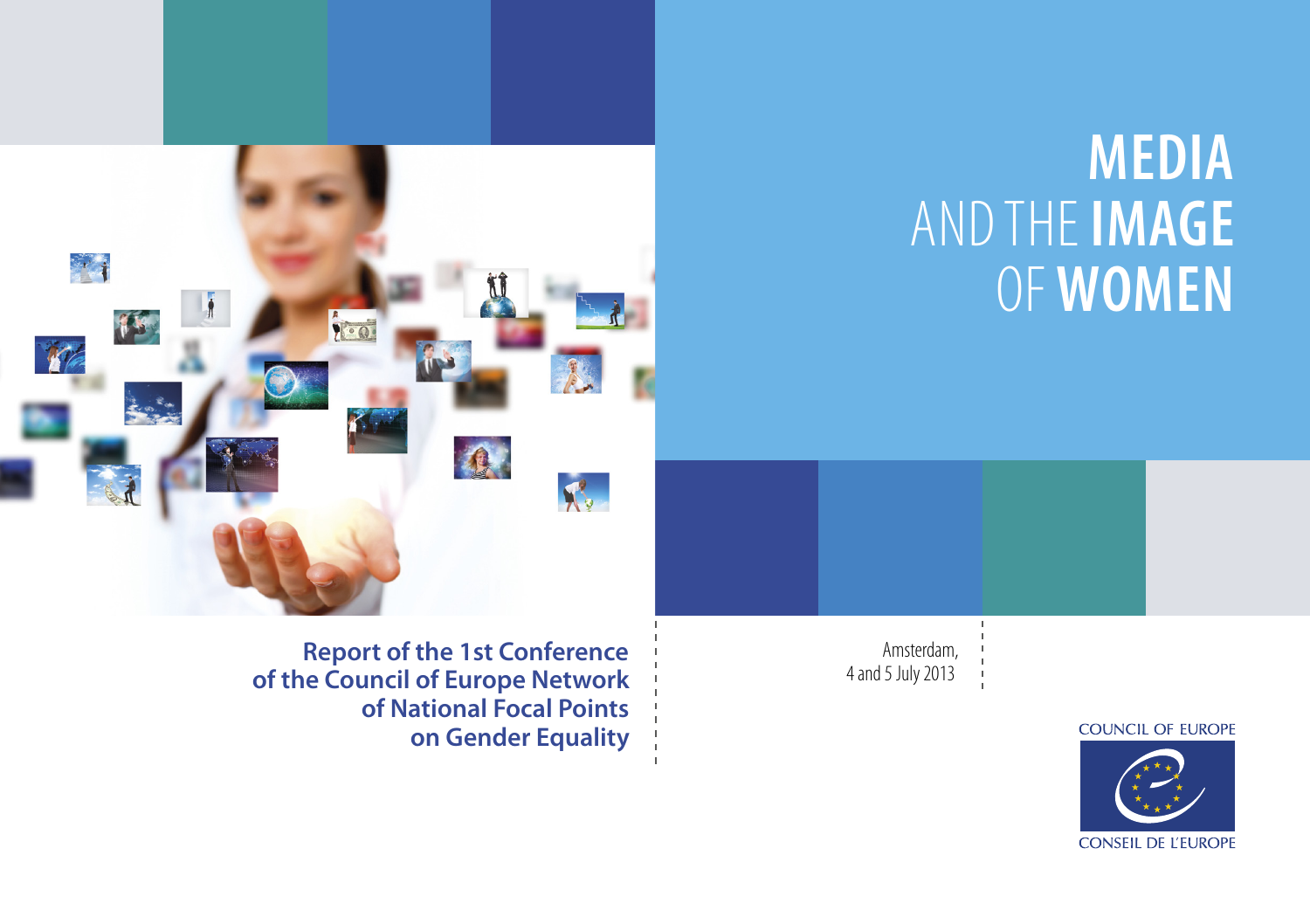# **Media**  and the **image**  of **women**

**Report of the 1st Conference of the Council of Europe Network of National Focal Points on Gender Equality**

**Amsterdam 4 and 5 July 2013**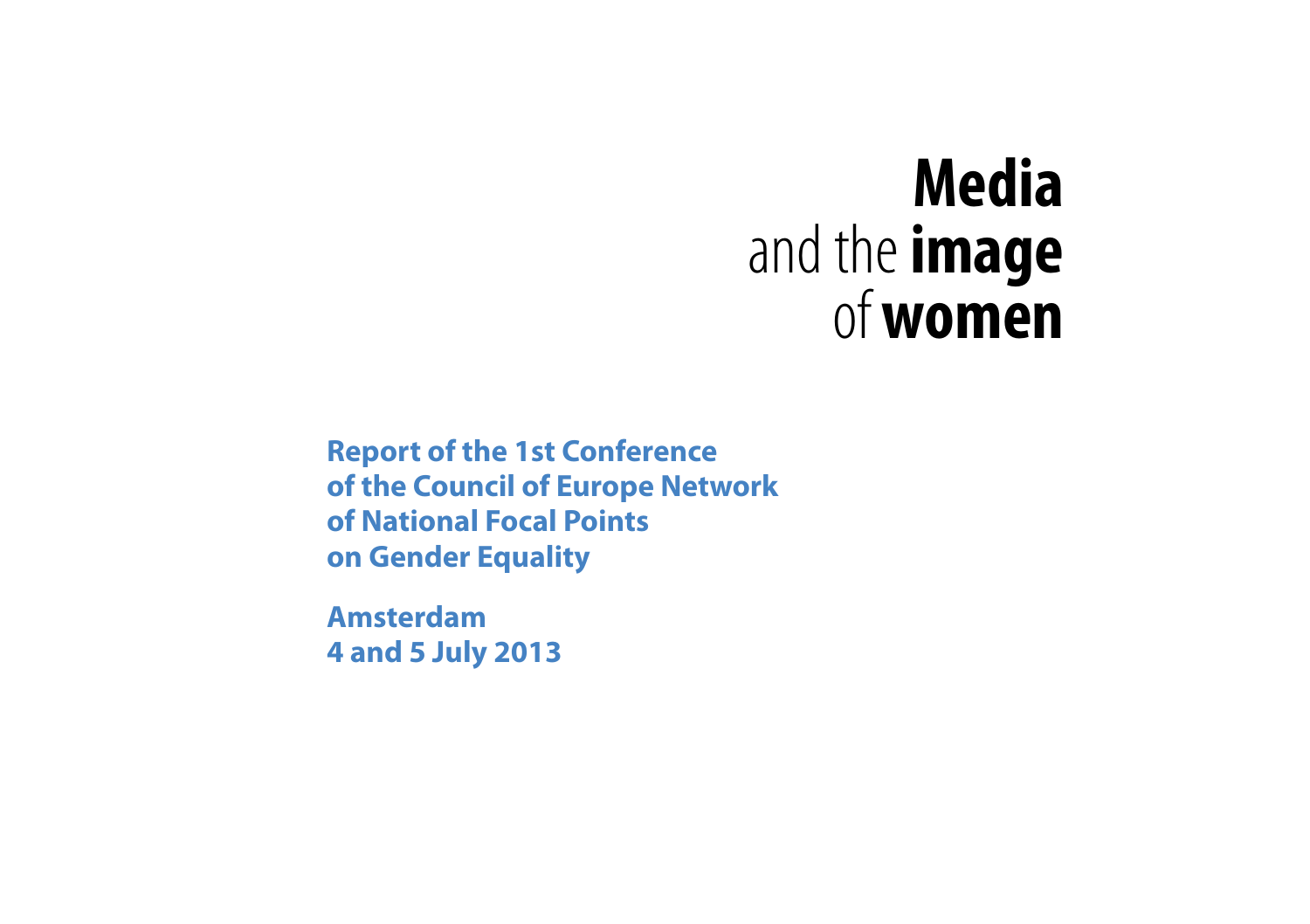#### French edition:

*Les médias et l'image de la femme*

*The opinions expressed in this work are the responsibility of the authors and do not necessarily reflect the official policy of the Council of Europe.* 

All requests concerning the reproduction or translation of all or part of this document should be addressed to the Directorate of Communication (F-67075 Strasbourg Cedex or publishing@coe.int). All other correspondence concerning this document should be addressed to the Directorate General of Human Rights and Rule of Law.

Report prepared by Katharine Sarikakis, Professor of Communication Science, University of Vienna, Austria

Cover and layout: SPDP, Council of Europe Cover photo: © Shutterstock

© Council of Europe, November 2013 Printed at the Council of Europe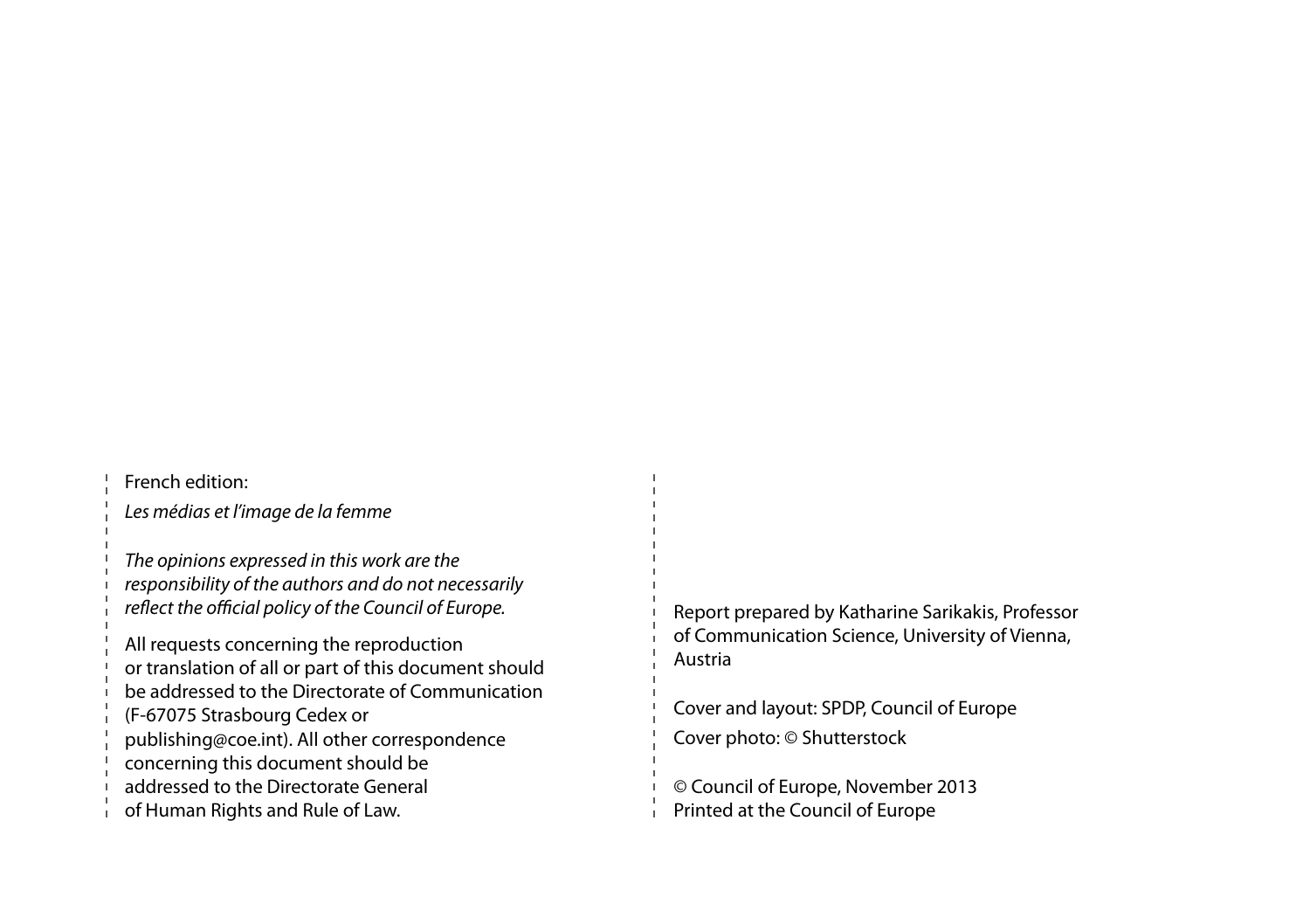### **Summary**

**MAGE THE SAMPLE THE SAMPLE THE SAMPLE THE SAMPLE THE SAMPLE THE SAMPLE THE SAMPLE THE SAMPLE THE SAMPLE THE SAMPLE THE SAMPLE THE SAMPLE THE SAMPLE THE SAMPLE THE SAMPLE THE SAMPLE THE SAMPLE THE SAMPLE THE SAMPLE THE SAM** cultural norms relating to women and to gender and the role that women play in the media are heavily influenced by existing social and cultural norms. The Council of Europe Conference on Media and the Image of Women examined the relationship of the media to the female images they project, including issues related to stereotyping and sexism; freedom of expression and gender equality; female leadership positions in the media; and the new media as a tool for positive change.

The Conference brought together key actors throughout Europe to draw attention to existing standards; facilitate debate, good practice exchange and networking; take stock of progress; and make recommendations for further action. Representatives from public and private media industries, civil society, academia, international organisations, and public authorities contributed to the findings and recommendations.

The Conference concluded that media's treatment of women and their reproduction of female stereotypes are linked to violence against women in everyday life. Stereotypes and sexist representation affect women as citizens and violate their human rights. But it also concluded that women's professional presence in media industries has given rise to improved and equitable representations of women and girls. Women's status within the industry has progressed, but changes have been slow and uneven across countries, and are now being threatened by prevailing conditions of austerity and media concentration.

Participants stressed the paramount importance of developing collaboration among media organisations, states, professional organisations and civil society. Alliances, networks and collaborative ways of tackling inequity and stereotyping can complement each other and mutually strengthen work in the area. They also highlighted the need for a proactive commitment of both public authorities and media industries to combat the multifaceted and complex factors that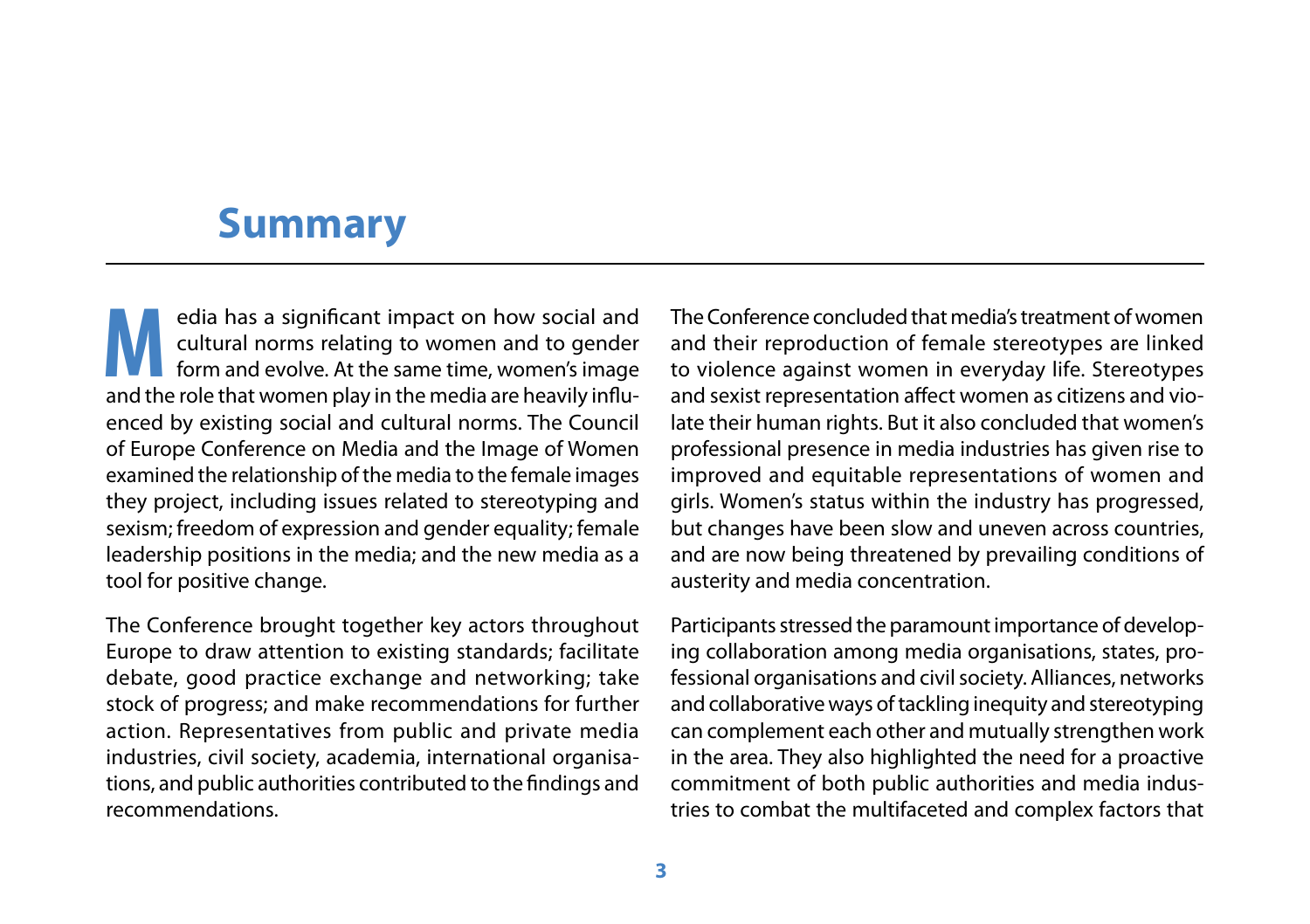contribute to and reinforce gender inequality in the media. Policies should be put in place to help tackle sexist content, but without hindering freedom of the press or citizens' right to freedom of expression. Media and government collaboration should also entail setting up a gender equality agenda, which would include measures dealing with content, employment, the lack of women in decision-making positions, technological design, and both specialised and general media literacy skills.

Last, the Conference called for gender equality awarenessraising, studies of the impact of social injustice on people's lives and life-chances and a sophisticated programme of media literacy to be integrated into compulsory education across Europe. *In the Netherlands, roughly 70% of all the current affairs programme anchors is male; 30% is female. But maybe more important is the stereotypical choice of guests in these programmes and their portrayal. Unless a topic is blatantly female, all experts are male. These numbers and the ways of portrayal matter because television has a great impact on society.*

Shula Rijxman, Member of Dutch Public Broadcasting Board The Netherlands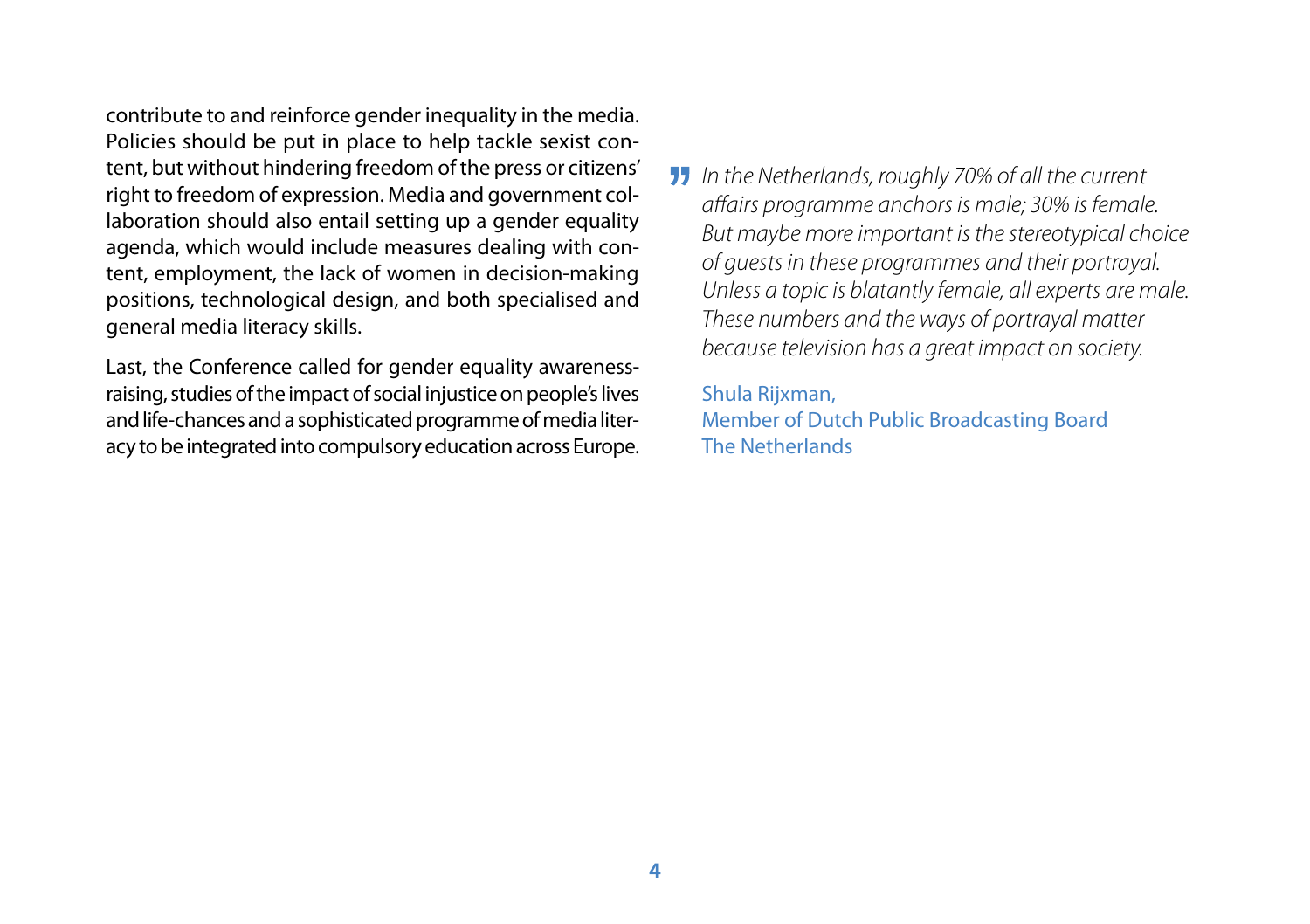# **Key findings**

**N**ever before in history have media played such a major role in the socialisation of human beings and become such an integral and constant part of people's everyday lives. The media have the power to transmit messages and images of the world. They are not simply mirrors of the world; they are active shapers of perceptions and ideas. Over the past 20 years, the media have become powerful and central actors in constructing and making sense of local and global social affairs. As institutions, they shape cultural and social attitudes, impact on politics and public policy, and even influence journalism.

Media's most important role has always been linked to that of a watchdog and informing the citizenry, so that participation in public affairs and decisions can be realised through democratic deliberation. The underlying conditions of democratic, mediated public deliberation are equitable access to and exercise of citizenship rights, namely social, economic, cultural and political rights*.* This means that public deliberation, at whose centre the media are firmly anchored, can be democratic only when speakers, viewpoints and experiences are accorded equal respect and space, and where equality of dialogue partners is guaranteed.

*Sexism, as openly expressed as in those days, is not accepted any more. There are many more female politicians and journalists as thirty years ago, I count my blessings. There are many more "roles" for women available now, as strong, powerful persons in every phase of our lives. Yet, is this reflected enough in the media? That is an important question for you.*

Andrée van Es, Deputy Mayor of Amsterdam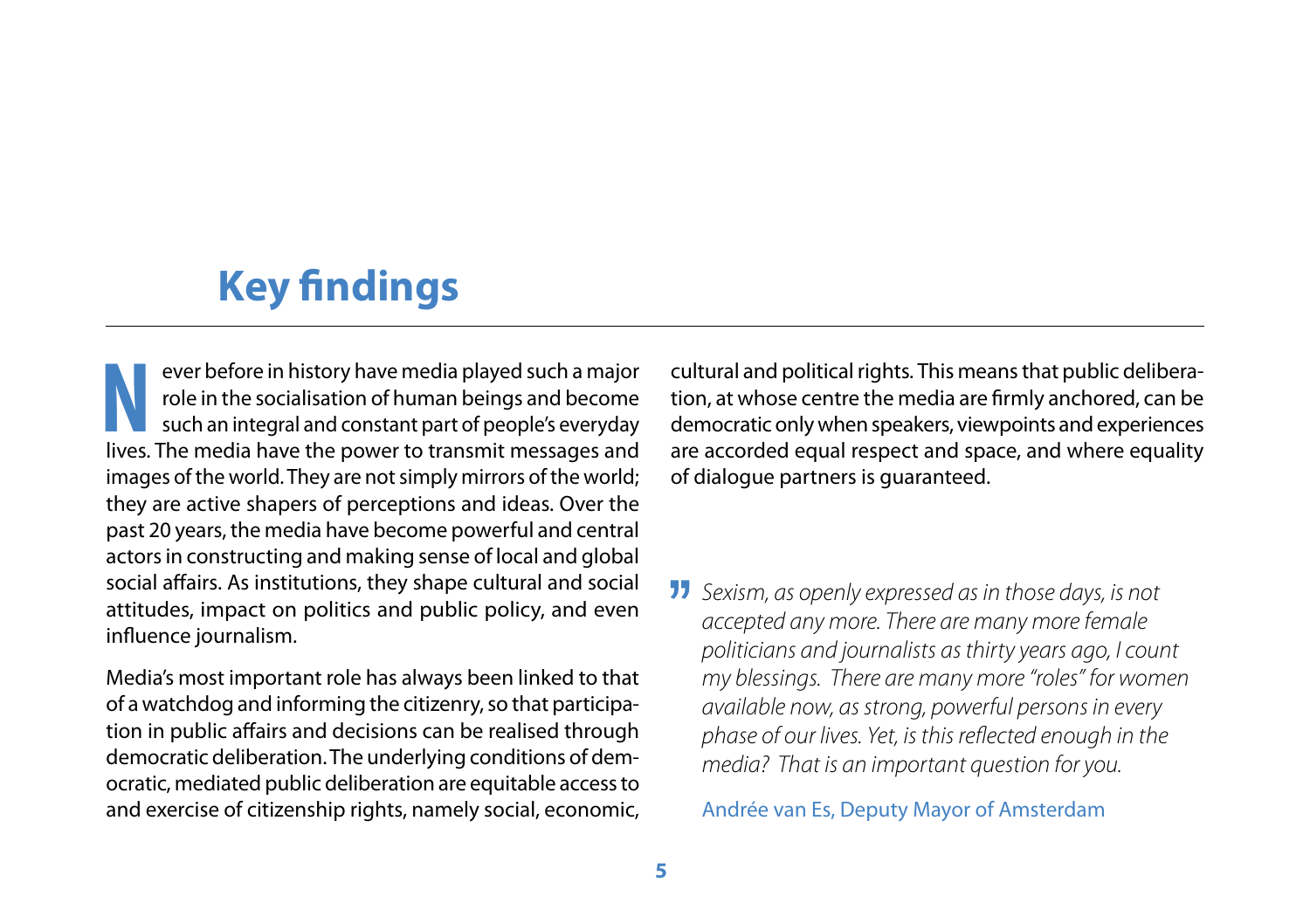Furthermore, democratic speech is one which is free from fear of retaliation and persecution, and is conditional on all sides having access to the most comprehensive information possible on the debate topic. These conditions must be accompanied by attention to context and preexisting inequalities, such as cultural inequality or a lack of resources that can render "speaking subjects" voiceless. Democratisation of the public domain in this form is a crucial precondition for gender democracy. The media construct meanings and narratives of human experience through content and production processes, spaces of deliberation across borders and different socio-economic groups. In other words, the media generate cultural meanings about not only what is considered to be issues of common concern in a society, but also about who is considered legitimate – even worthy – to speak about them.

The media continue to be regarded as the Fourth Estate, despite profound changes in media landscapes and the immense role the market plays in their everyday management and content production. And despite the dominance of "consumer-oriented" discourse within and about today's media – discourse which characterises communication as business – it is the fundamental principle of serving democratic values and democratic deliberation that guides European public policy expectations and is in accordance with international standards and instruments of human and civil rights. The role that media play in gender democracy has been of long-lasting concern, when considering the process of moving towards gender equality. As things stand today, this role can be largely identified through two interrelated fronts. By representing and narrating gender and gender roles through content programming, design and production, media shape and reinforce stereotypes and prejudices about women and men. These are also reinforced on a second front by the current *structural* organisation of mass media and communications. The fact that women are still in a minority in media professions disadvantages them not only as producers of meaning, but also as technologists and decision makers.

*If we want fundamental changes in any sector, we need to make deliberate changes. I became a media leader, because my employer made a programme promoting women like me. In my opinion the big last and maybe the biggest battle is still the quota discussion of having more women as board members. Why is it so controversial to have a deliberate strategy on this? Norway has succeeded. And I do not buy the argument of "we recruit by qualifications" since when was it ever a question of qualified men?*

Suzanne Moll, Media Specialist, Denmark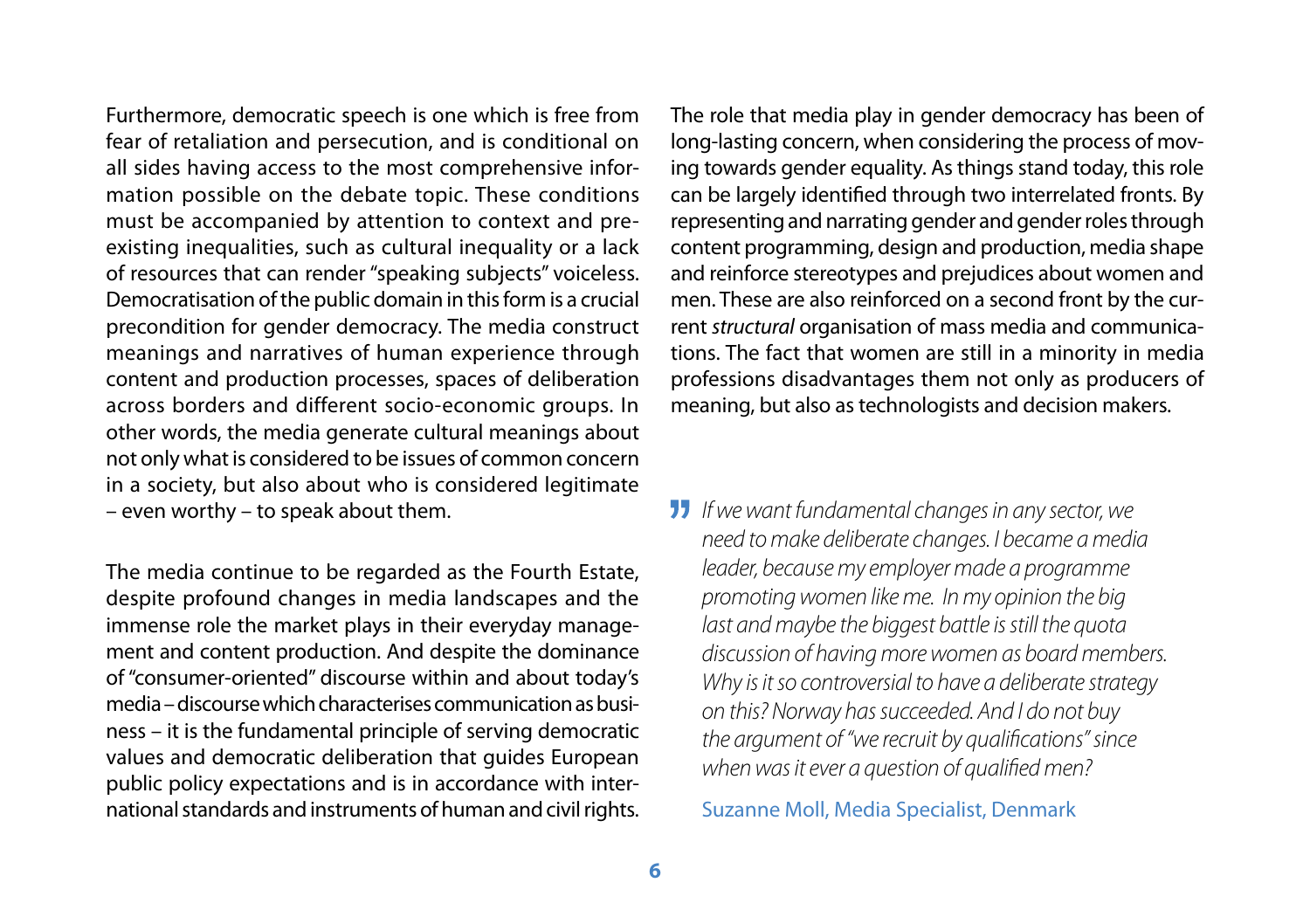This persisting inequality has been the object of intensive and detailed studies for over four decades. Time and again, studies have shown that the numbers and proportion of women involved in the making of news, content and the decision-making processes of media organisations are significantly lower than those of their male counterparts. This situation cuts accross most professional positions, forms of media, news content, organisation management and so forth, with the exception of women's magazines. Studies have documented the existence of male dominence in media corporations, as well as a masculine organisational culture that has resisted change towards more equitable gender roles.

From early pioneering work, such as Rush and Oukrup's 2004 study on the status of women in media and communications in the United States in the 1970s and its update over three decades, to Gallagher's *Unfinished story* (1995), the Global Media Monitoring Project (the most recent is 2010) and the latest study of the European Institute for Gender Equality (2013), the overall findings are similar, despite individual country and industry differences.

*I started the Everyday Sexism Project as a simple website where I asked women to add their experiences of sexism and gender imbalance, from the minor, niggling, normalised catcalls and wolf whistles, to workplace discrimination, sexist media portrayals of women, sexual assault and rape. I had no funding whatsoever and no way to publicise the website. I thought that perhaps 50 or 60 women would add their stories.*

*I could never have anticipated what happened next.*

*Powered by the simple strength of social media, women's voices were amplified and echoed as they began to tell their stories. One turned into ten, ten into a hundred, and in the course of just a single year, a hundred into thirty thousand stories from women around the world - women of all ages, races and sexual orientations, disabled and non-disabled, religious and not religious, employed and unemployed.*

Laura Bates, Founder of the Everyday Sexism Project, United Kingdom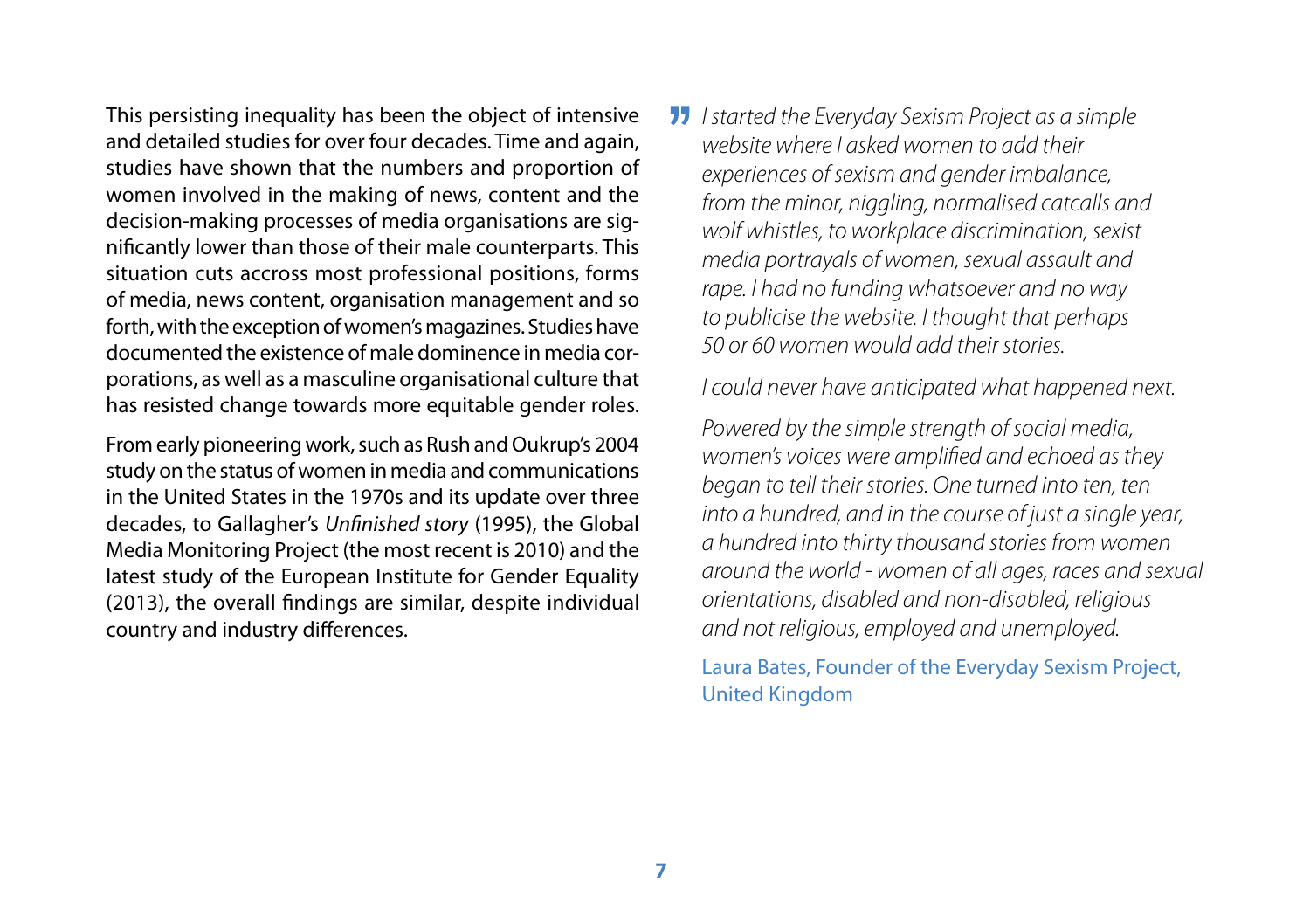The media can be defined as "different technological processes that facilitate communication between the sender of a message and the receiver of that message" (Croteau and Hoynes 2000). This definition allows us to speak not only about established media, such as television and the press, and their virtual forms on the Internet, but also about a variety of new media forms, such as social media. Some of these are twitter, facebook, platforms such as youtube, instagram and so on. Today's media landscape in Europe is a mixture of public and community ownership, as well private ownership. The media are converging in more ways than one and more than ever before, in particular with regard to technology, formats and the way they are used: radio and television, the Internet, social media and the print press can be produced and consumed in very similar ways, despite their differences.

The significance of digital technologies in shaping citizens' relation to media and communicative spaces can be understood in terms of digital rights and policies. Digital media are governed by laws and policies, and these in turn determine the extent to which existing rights are maintained or modified, such as the right to privacy. It is difficult to ignore the negative impact that the concentration of media ownership across Europe and the immense near-monopolistic role that social media companies play have had on gender equality. For example, media ownership concentration and the deregulation of the media in general have intensified the circulation of sexist images of women and the sexualisation of women and girls.

This is partly due to the market logic of constructing marketniches that "push" media to rely on and cultivate a specific kind of gender roles. It is within this context that we find most violent content. This is particularly the case when it comes to the female body. The sexualisation of pop culture artists is a "standard" marketing strategy. Critics argue that elements of "pornification" have entered mainstream culture with the result that advertisement, music and even fashion promotion are increasingly taking visual and verbal cues from pornographic content (Levy 2005).

*The internet provides an open public forum for the debate and dissection of traditional media presentations of women, and online blogs such as Vagenda magazine have taken full advantage of this to satirically lampoon the outdated stereotypes of women's magazines. A seventeen year old girl told me how she'd managed to leave behind an eating disorder after discovering body positive websites and feminist Tumblrs. And for the first time in history, women around the world are able to join together and create networks, campaigns and movements for change using the power of social media.*

#### Laura Bates, Founder of the Everyday Sexism Project, United Kingdom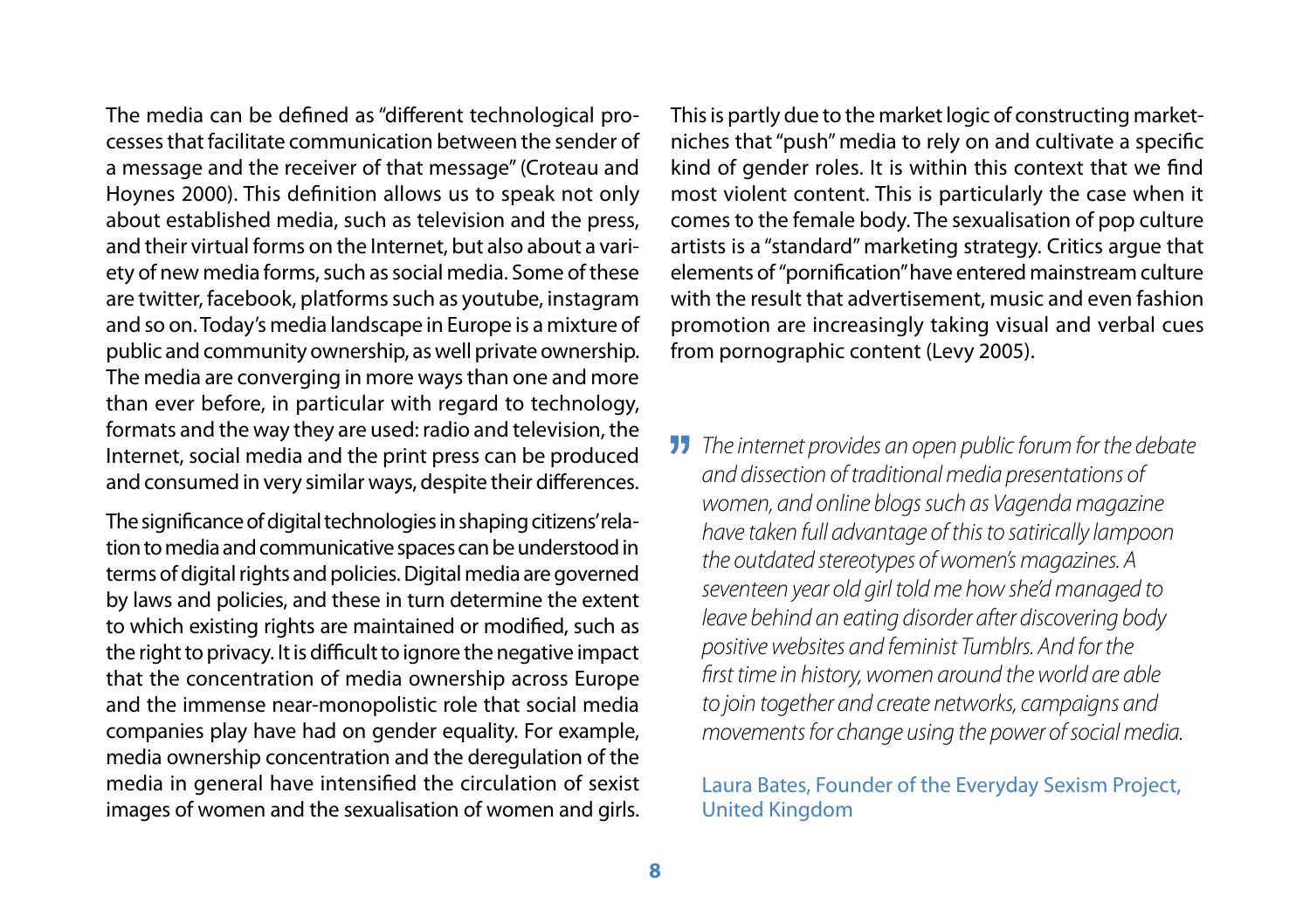Technologies facilitate quick and easier access to content that otherwise would have been difficult to circulate. In these conditions, "the female body remains a sexualised, fragmented and mutilated body in the world of global advertising not only in the West but around the world" (Sarikakis and Shade 2010).

New media technologies are heralded for offering users the means to transcend gender restrictions and connect with one another on a gender-free basis, yet often their technological design and architecture do not allow gender-free usage and creativity. This is particularly important for young people, who use social media intensively and who are involved in cross-media storytelling. Technological design often forces young users to perpetuate hyper-gendered identities, restricting and channelling their sense of worth, their sense of self and expression, as well as how they see others, in particular girls. Technical design of applications and social media sites "channels" users' ways of expression into specific ways, for example, by "directing" where or how to express emotions, gender (often no choices to choose gender free representations when registering), thoughts and habits. Moreover, technologically induced problems such as these are fortified by social practices based on social relations and mainstream culture. Bullying, hyper-sexualisation and sexism are on the rise in universities and schools and have spread rapidly though new media and social media. User-generated content, such as amateur videos, photographs and other material, as well

as elements of pop culture, such as music videos, emulate each other in a whirlwind of hyper-emphasised physical and gender-based behaviours and expectations.

*Most editorial staff considered themselves open minded, and had gender equality high on their agenda. The only thing: they couldn't always find relevant women. This, of course, could not be right. So we started facilitating them. Delivering relevant women. I know plenty! Together with a network organisation called 'Women Inc.' we selected women in key positions in any industry. Who are ambitious and eager to show their talents on national television? We shortlist them. Like matchmakers, we visit editorial floors and arrange speed dates with 12 candidates and editors of the show. Candidates learn what it takes to be on a television or radio show - be it in a screen test, a panel discussion or interviewed – and editors connect with new people they can use as 'experts', 'panel' or 'opinion makers' instead of speed dialling one of their regular 'talking heads'.* 

#### Shula Rijxman,

Member of Dutch Public Broadcasting Board, The **Netherlands**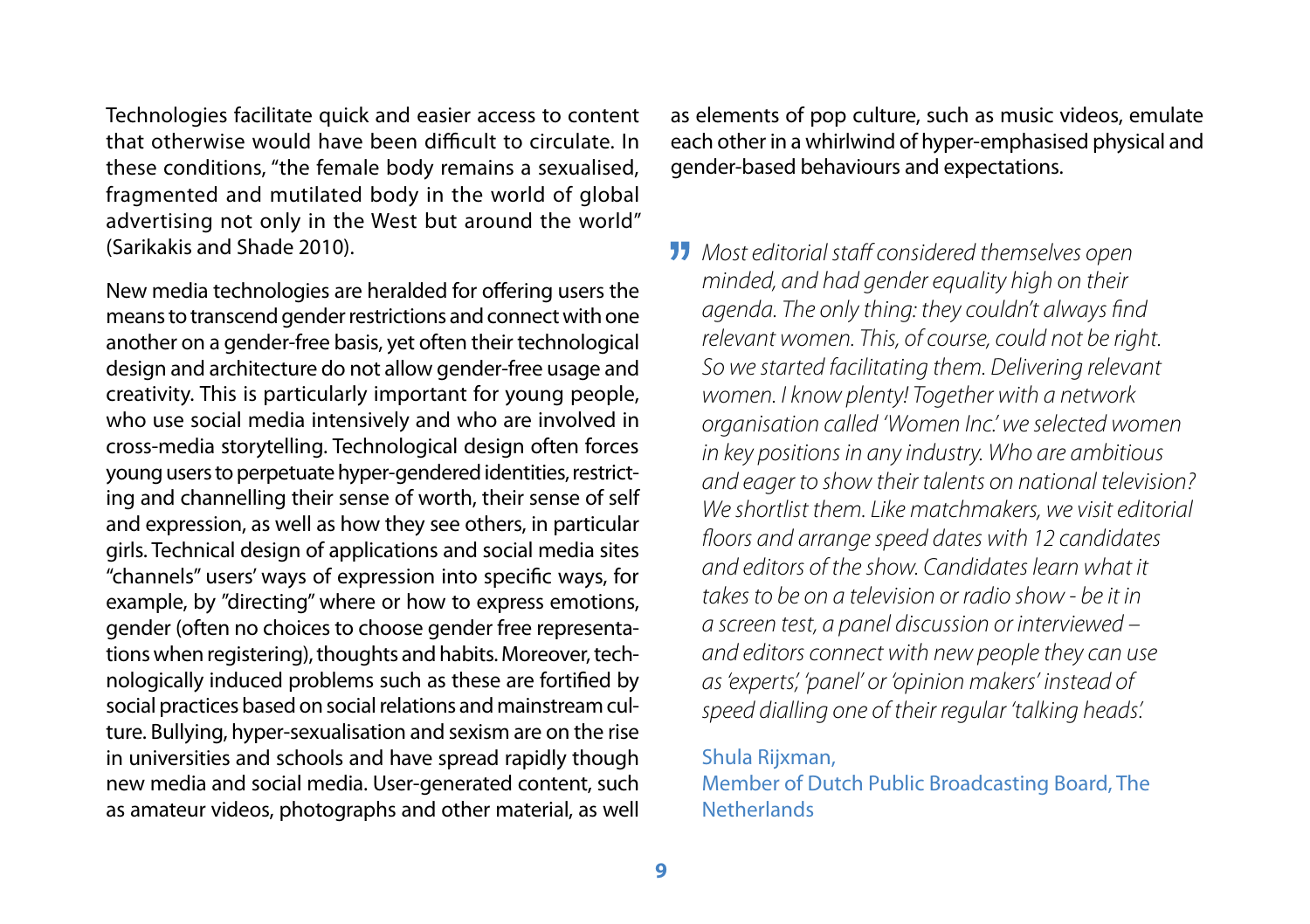The architecture of technology and its design impact on the ways people use these media and express themselves. Technology empowers or disallows users to determine the extent to which their privacy will be protected. It is central to upholding and protecting individual privacy and digital rights, such as the right to access to digital content and the Internet, to develop skills to use further new technologies and to use them without fear. Privacy is a particularly important aspect of new media and social media usage, and young people should be made aware of this and empowered to safeguard their privacy. Gender specific effects on women due to violation of their privacy include physical and verbal assault and intimidation. Stereotypes ample in popular youth culture normalise violence against women in the digital world.

At the same time, the multiple demands made on journalists' time, along with the increased precariousness of journalism and other media professions, have had a negative impact on the production of non-fictional, informative content. The consequences of these new work conditions for women are twofold: the quality of the coverage of public affairs and women's news stories is worrisome, as women's representation does not seem to be improving overall. Second, women's own positions and career prospects, including reaching leadership positions, in the media have been undermined. Today's media jobs pay less and are less rewarding personally. These conditions have created new challenges for women with regard to career progression, their image in the media and ultimately their meaningful participation in public life.

The structural problem of resources and their distribution can be partly attributed to the consequences of the economic crisis in Europe. Economic downturn has reduced the provision of public services and the social net upon which women's lives often depend and which allow them to participate more dynamically in the public domain of politics and economy, including the media (European Women's Lobby 2012). Service provisions include childcare, care for the elderly and social care in general, safety, social benefits and health provision, legal support and support through membership in unions.

It is true that not all media are the same. National contexts and media landscapes can be rather diverse or dissimilar in their specific treatment of women and in their general organisation. Responsible journalism, forms of management ethics in public media and media with a minimum degree of public remit pave the way to a more equitable cultural production of meanings overall, and provide a wider range of opportunities for the free expression that enhances freedom and democracy.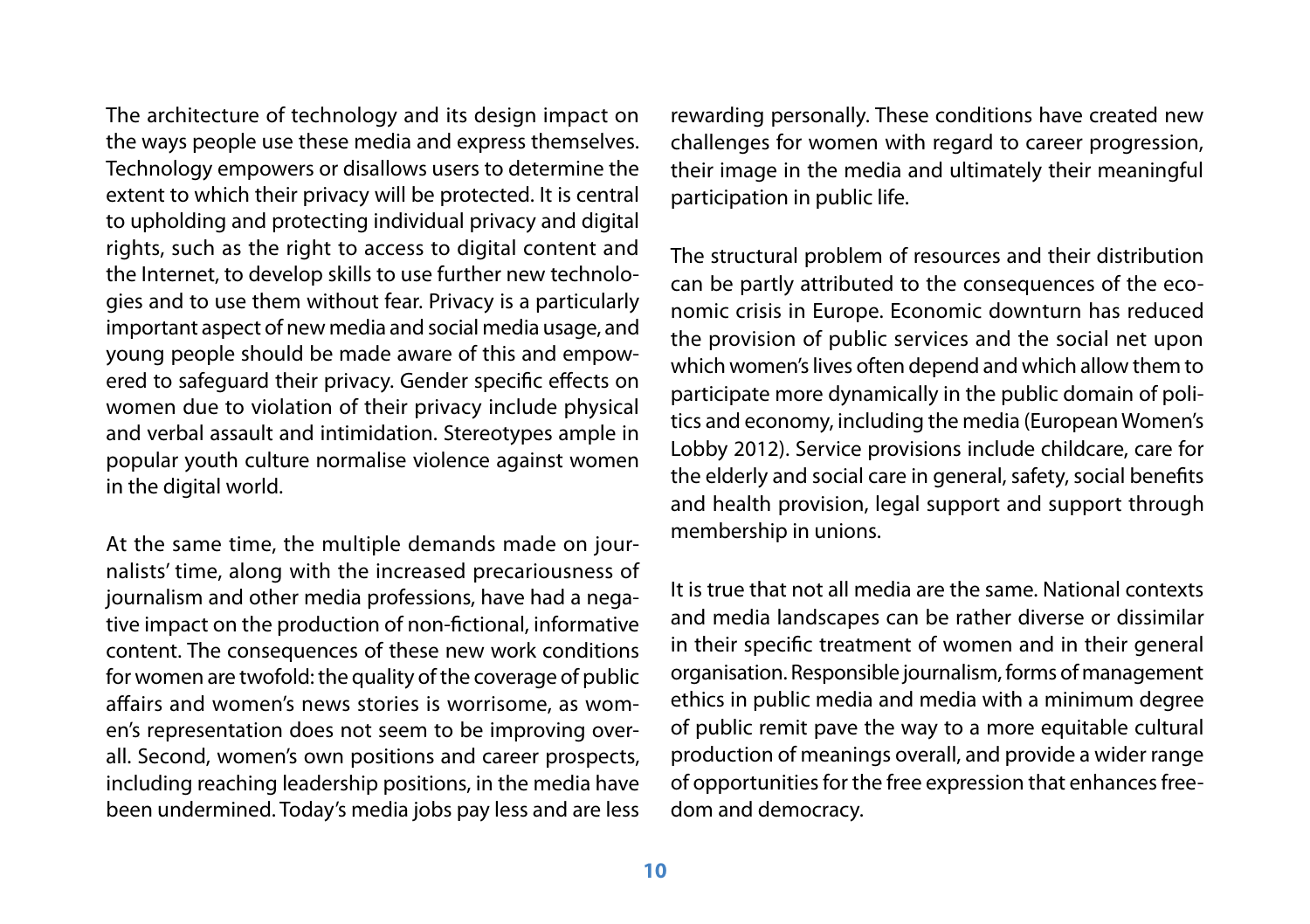Morover, women's own initiatives in the production of media has brought change and offered positive role models for society. It is through networking and collective action that change can be brought to the media, as recent cases of reporting rape, sexist attitudes and "artistic freedom" attest to. Again, it seems that the Internet and the new media provide the spaces lacking in established media for women to connect and to protest, but also to produce and create new forms and formats of content. The role of women professionals in the media, especially in the boardroom, is also crucial, as their networks and alliances can support pressure for change in hard-to-move corporations.

For example, going after sexist and hate language targeting women is one of the objectives of The Everyday Sexism Project (http://everydaysexism.com/). It campaigned to pressure Facebook into filtering and banning groups and images that depict and promote violence against women. The campaign was successful because of the immense interest it attracted from women around Europe and the world, including female users of Facebook.

However, gender stereotypes persist, but perhaps not the same as in the past: some have evolved, while others are being revived or remain unchanged. For example, there is a whole sector of the media whose business model is based on sexism: violence against women is glamorised and monetised and a new form of aggression against women

and girls is emerging. In these cases, it is not the right to free speech of the media owners or editors that is at stake: the issue is the silencing of women. Women are less likely to be consulted as "experts" than men; they are a minority in politics and in media representations; and the news, even if about women, speaks with a male voice. The ratio of women in positions of media leaders, decision makers and content deciders does not appear to have risen significantly in the past decade and has stalled between 25% and 30%. This echoes earlier work on the status of women in journalism and the media professions that predicted the "recurrent and reinforced residuum" of one-quarter to one-third of women to men.

#### *Knowledge is a Man's World*

*In TV and radio shows, 4 out of 5 experts are men.* 

*On any given topic, the presenter is surrounded on average by 20% of women experts and 80% men.* 

*Some very serious weekly TV shows only have 2% of women experts per year.*

Natacha Henry, Writer, lecturer and broadcaster, France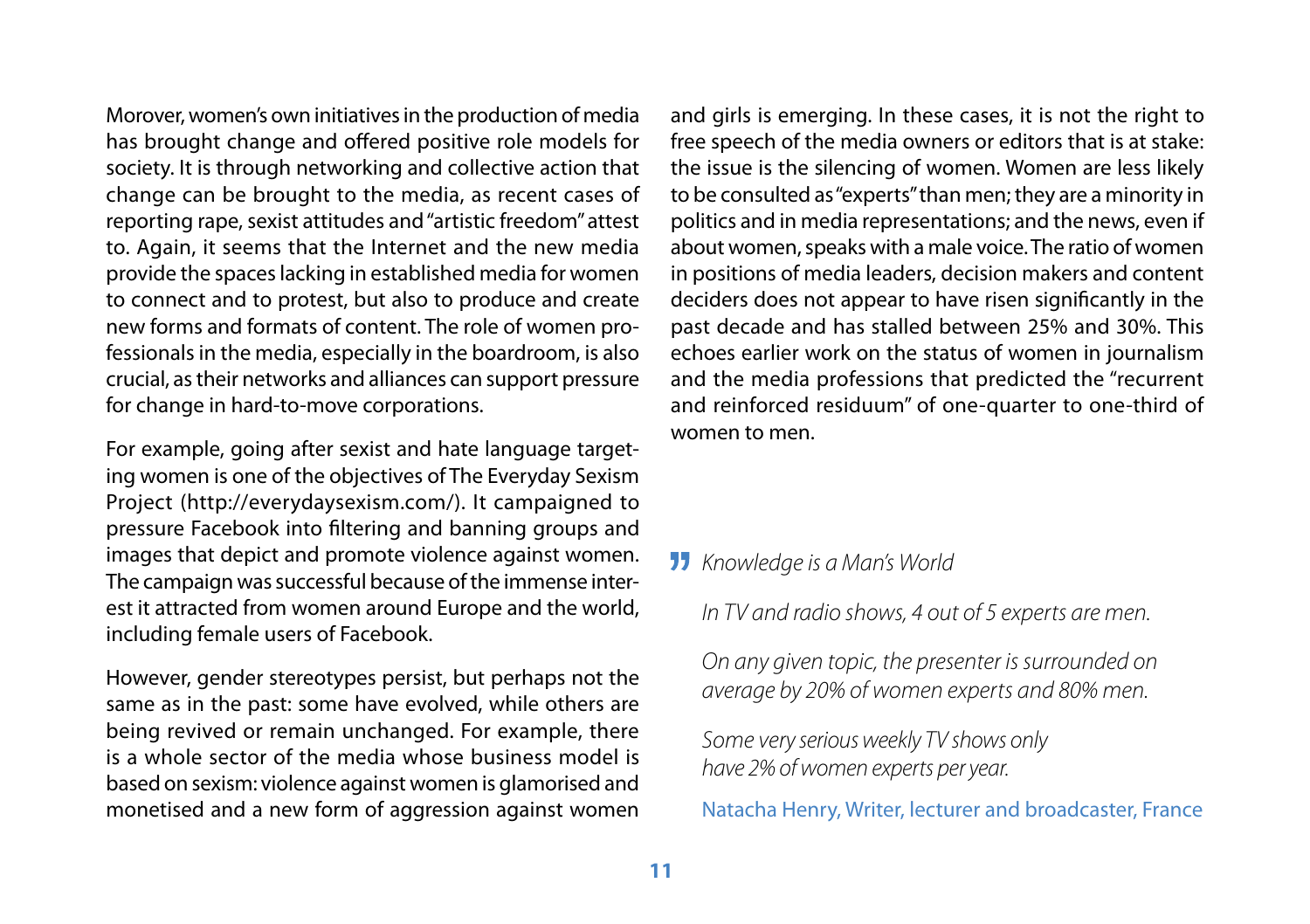Major media industries do not perform well in gender representation across the world, with only a few exceptions. The 2005 Global Media Monitoring Project survey reported that "the world we see in the news is a world in which women are virtually invisible" (Gallagher 2005). According to the report, women are dramatically under-represented in the news, with only about one-fifth of news subjects being female (the topic of the news stories or interviewees). There was no single news topic in which women outnumbered men as newsmakers: only 14% of political stories were on women and 20% of business news focused on women. However, women are dominant in the media as celebrities (42%), royalty (33%) or "ordinary" people. In 2010, the survey reported that only 13% of all stories focus specifically on women; 46% of all stories reinforce gender stereotypes; politics featured 19% women and figures for business stories remained unchanged in 2010.

It is important to bear in mind that women are not a homogenous group with the exact same experiences, but they do experience what we call intersectionality: multiple and varying degrees of disadvantage and marginalisation that may change from context to context, and from woman to woman. Yet these experiences are organised around the demographic markers of gender, age, class, sexual orientation, and physical and other disabilities. This element of intersectionality makes it difficult to talk about "women" in

general, but it forces us to grasp the complexity of the challenges women face. It is also important to acknowledge that the aim for social change cannot focus on the "individual". It is not about improving the position of women in the media on an individual or even on a specific group basis, but about improving their position as a social group. Hence, although women are not just "one category", neither are they individuals devoid of social context.

*What difference would it make, if there were more leading women in the media? From my own experience as an executive editor I know that more diversity in a team brings greater variety of input, and more interesting and genuine results. Women are often closer to everyday life and are more sensitive to female clichés and sexism. But to be the only woman in a discussion about gender questions can be very strenuous and tiring.*

Helen Issler, Freelance Journalist/Presenter, Switzerland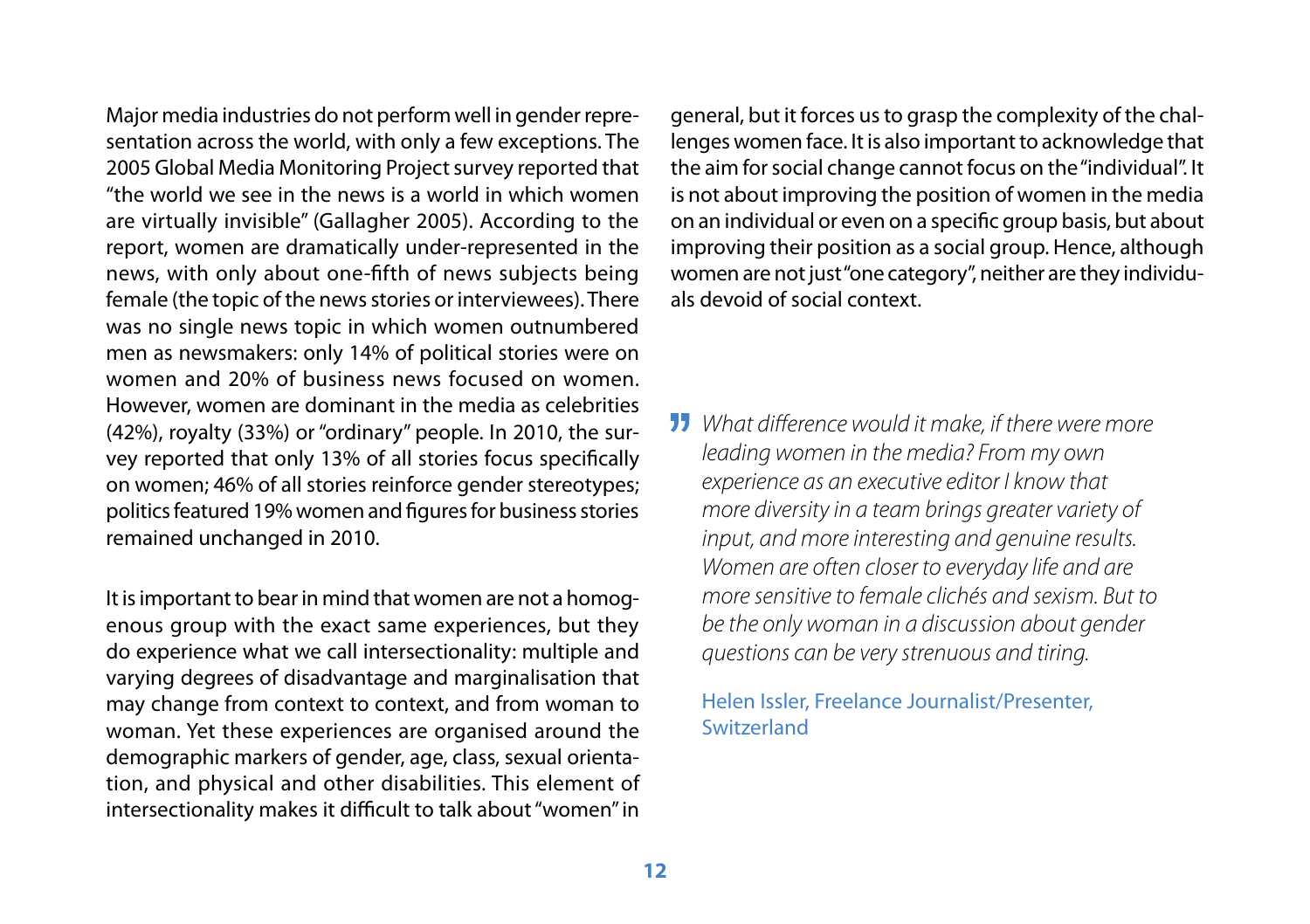Certainly some progress has been made since the early studies on women and media policy. These positive points were discussed at the Conference, including some of the effects of having more women in media professions:

- $\blacktriangleright$  The production of more diverse images of women in media content go hand in hand with the rise of women in positions of authority in the new media environments.
- $\blacktriangleright$  There is more awareness among media professionals about the importance and need for gender sensitive approaches to content production and for a higher presence of women in media corporations.
- $\blacktriangleright$  Women at the helm of media organisations are no longer considered as anomalies.
- $\blacktriangleright$  Role models are important as an educational and inspirational method for young people and women whose circumstances have been challenging, such as women who have not followed a typical educational life path, professional women with children and/or dependents and so on.
- $\blacktriangleright$  More women in the media provide not only better representation of women, but also better media governance.
- $\blacktriangleright$  The new media are used by women to draw attention to neglected aspects of women's lives, to connect women and to help form global alliances. They can give a voice to women in a way that mainstream media have failed to do.

Yet at the same time, systemic, structural and cultural obstacles persist and hinder progress in the representation of women and their positions in the media generally, in particular:

- $\blacktriangleright$  The hyper-sexualisation of images and use of social media for the objectification of women constitute a new context within which women and especially young people construct and express their identities.
- $\blacktriangleright$  The liberalisation of markets and media deregulation have gone hand in hand with the phenomenon of hyper-sexualisation of women, in particular female artists and pop culture entertainers.
- $\blacktriangleright$  Images of the sexualised females provide limited role models for young women and create a false picture of women's roles in society.
- $\blacktriangleright$  Images of female objectification normalise everyday sexism.
- $\blacktriangleright$  Economic crises, changing labour conditions and the under-representation of women in leading positions in the media have affected not only individual careers and life chances, but have also contributed to the production of limited content and undermined women's full participation in public life.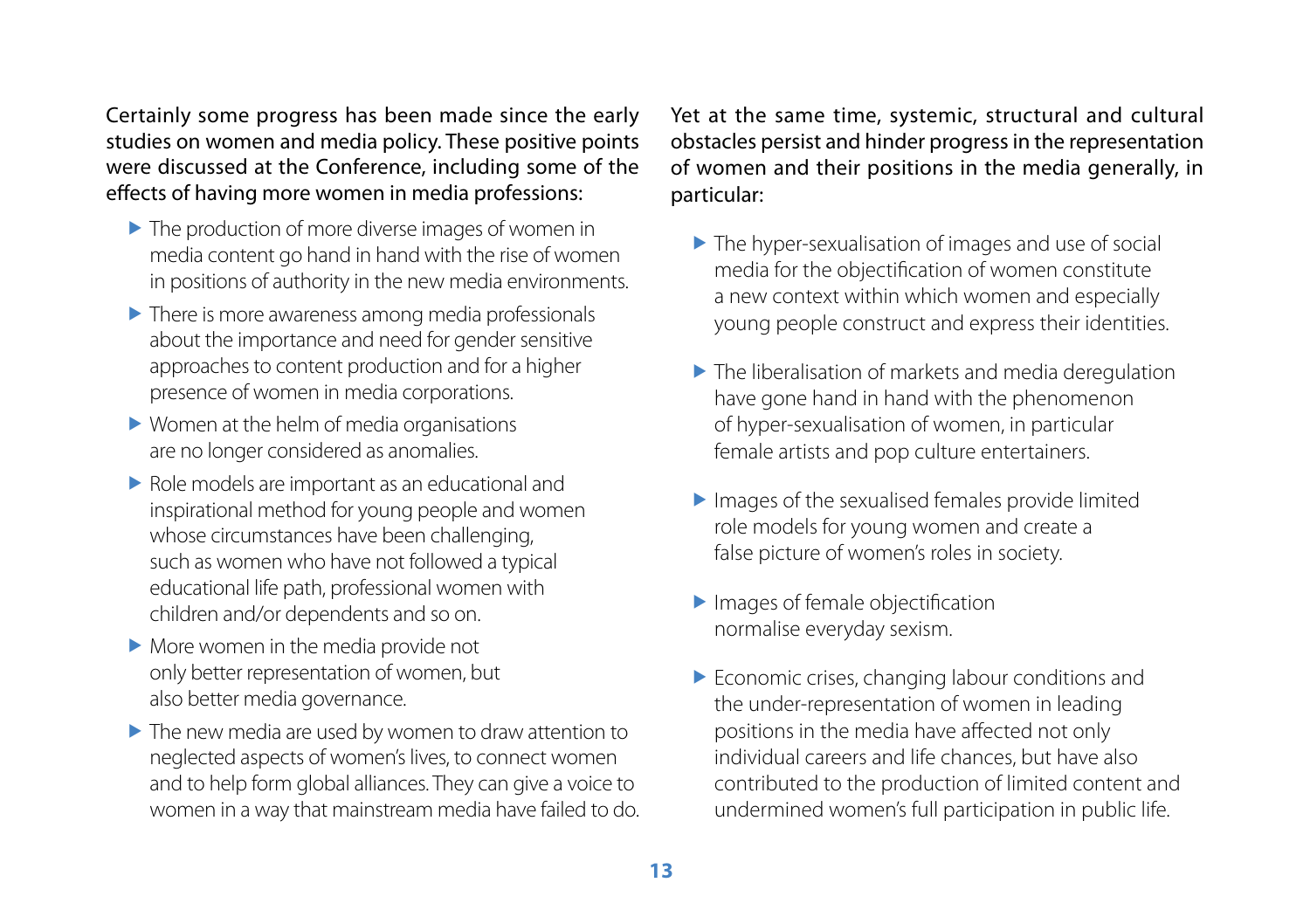# **International standards and principles**

**A** ny debate concerning the role of the media in society<br>inherently involves the fundamental principles of free-<br>dom of the press and freedom of expression. Without<br>these media cannot fulfil its functions and societies ca inherently involves the fundamental principles of freedom of the press and freedom of expression. Without these, media cannot fulfil its functions and societies cannot bring about change and social justice effectively. Freedom of expression is not an absolute right, but is linked to other human rights, which it may not cancel and endanger, such as the right to life, dignity, safety or privacy (Article 10 of the European Convention on Human Rights). Through its case law, the European Court of Human Rights has tested and passed judgement on various cases concerning the violation of Article 10 in Europe, from press freedom to individuals' freedom to seek and impart information, as well as in cases where permissible limitations, especially in broadcast and audiovisual media, were deemed necessary for the protection of other rights. At an international level, Article 19 of

the United Nations Declaration of Human Rights clearly expresses the need for responsibility in the exercise of the right to expression.

*As long as there is seen to be merit in gender difference as such, as natural, authentic or meant-to-be, the letter of the law will not become material reality. Not the principles of gender equality and freedom of the press are at stake here but the most basic of human rights: not to be discriminated against on the grounds of gender, race or sexuality.*

Joke Hermes, Lecturer, InHolland University, The Netherlands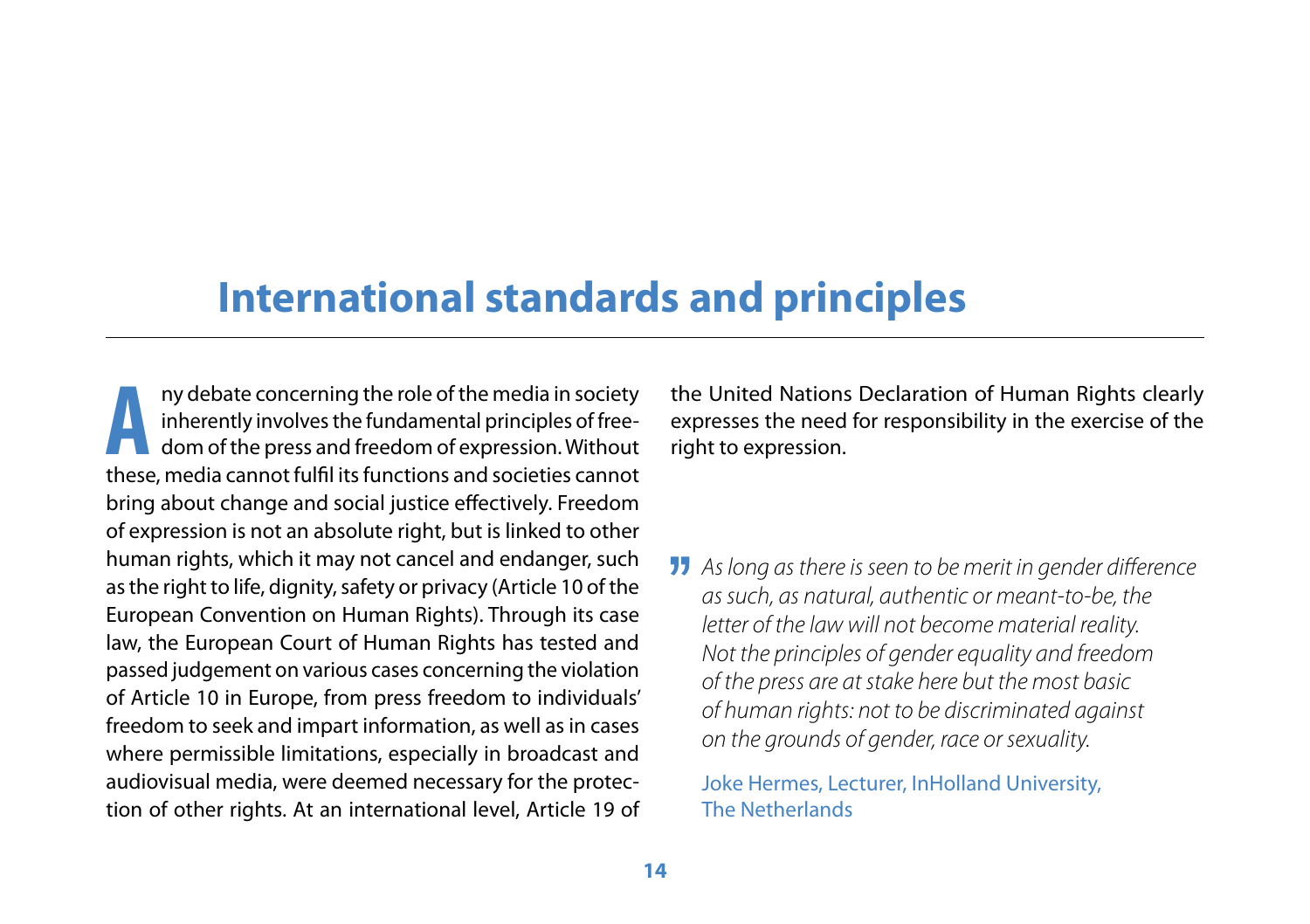Freedom of expression is often invoked when society targets media organisations over the representation of women and girls in their content. Debates stifle when the media, journalists and artists' right to freedom of expression is used to counter demands for change towards equitable treatment of women in cultural and media products. The phenomenon of "symbolic annihilation" of women (Tuchman 1978) involves omission of women, the trivialisation of women's skills, speech, experiences, and the condemnation of women who do not comply with expected norms of sexuality, marriage, image, aspirations and so on. Due to this long-standing practice of omission and misrepresentation, critics argue, freedom of expression of women as a social group has been violated. Stereotyping and violence against women are intrinsically connected: studies, reports and witness testimonies have documented this connection

across a range of geographical areas and socio-economic contexts. International efforts to combat violence against women and girls recognise this connection. Stereotyping of human beings effectively silences and "annihilates" them by depriving them of the opportunity to express diverse ideas, have different lifestyles, and demonstrate and apply skills and knowledge. It also "colours" their social and private lives with unjust and harming expectations. Stereotyping trivialises experience.

The need for balance in the ways in which the media portray women, the recognition of women's roles as integral productive and influential forces in the media, and the role that media can play in combating, but also in reinforcing stereotypes, has been recognised in international and European policy for gender mainstreaming and media content and employment.

*Every single day the media expose us to images, situations and words which convey stereotyped descriptions of what is "feminine" and what is "masculine", arbitrarily assigning to women and men roles determined by their gender.*

*Stereotypes are the product of a "typical" human behavioural process: by creating categories, we simplify decision-making. Given that the vast majority of information received by us is stored in our subconscious without first being consciously "filtered" or analysed, it is inevitable that our judgment, attitudes and behaviour are very often influenced by stereotypes and prejudices of which we are unaware.*

Philippe Boillat, Director General of Human Rights and Rule of Law, Council of Europe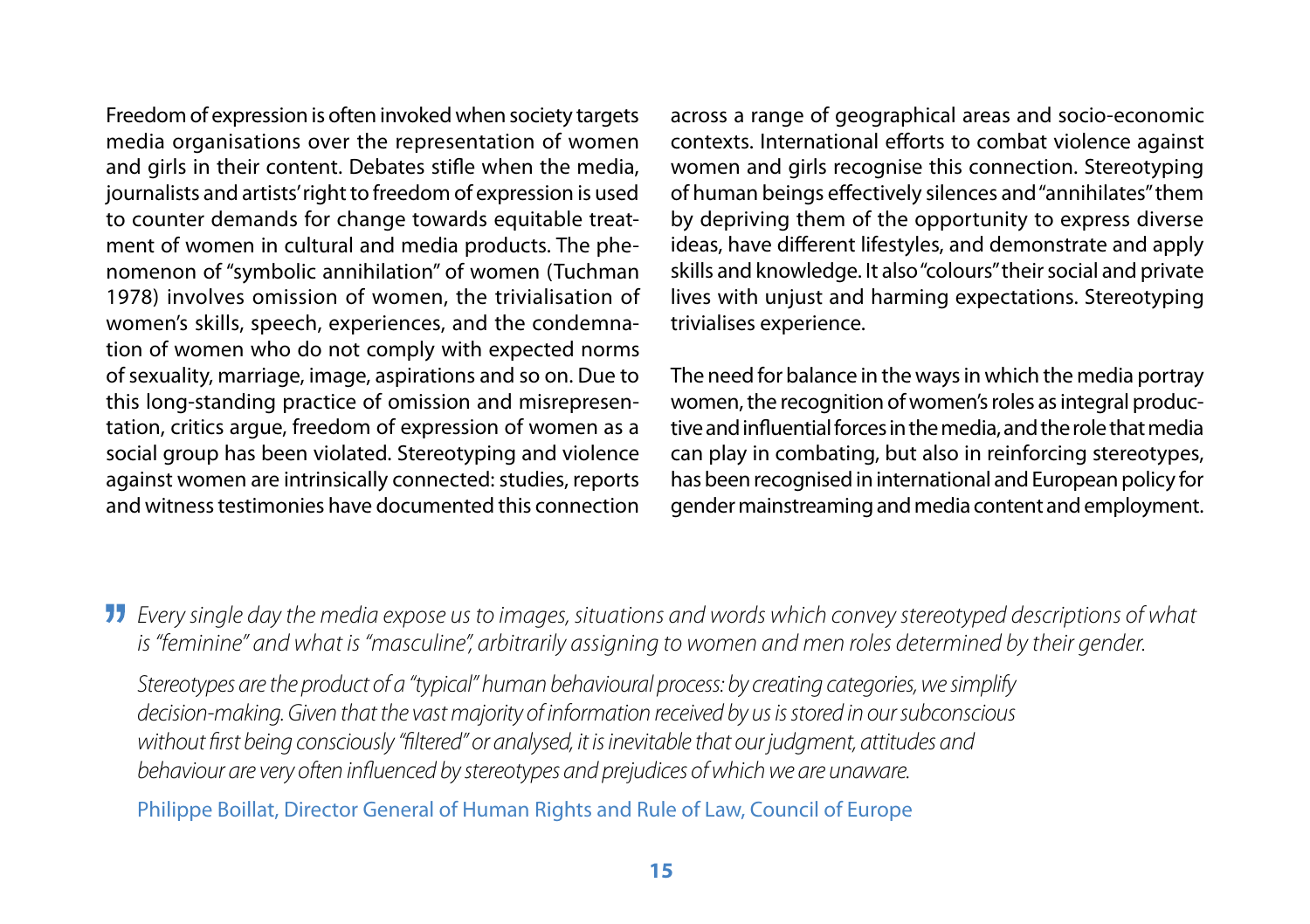The United Nations initiative, known as the Beijing Platform and its subsequent Beijing +5 and Beijing +10 conferences, drew attention to the changes needed and set targets dealing with women's representation and leadership positions in the media, their access to and use of media technologies and women's literacy.

The UN Convention on the Elimination of Discrimination Against Women (CEDAW) stresses the need to abolish discriminatory laws and practices that hinder gender equality and that media have a crucial role to play in combating violence against women. Article 1 of the Convention defines discrimination against women as

**11** ... any distinction, exclusion or restriction made on the basis of sex which has the effect or purpose of impairing or nullifying the recognition, enjoyment or exercise by women, irrespective of their marital status, on a basis of equality of men and women, of human rights and fundamental freedoms in the political, economic, social, cultural, civil or any other field.

According to Article 5, States Parties shall take all appropriate measures:

**11** (a) To modify the social and cultural patterns of conduct of men and women, with a view to achieving the elimination of prejudices and customary and all other practices which are based on the idea of the inferiority or the superiority of either of the sexes or on stereotyped roles for men and women.

The Council of Europe has developed norms which guarantee the non-discrimination of women's civil and political rights (the European Convention on Human Rights), as well as their social, cultural and economic rights. The revised European Social Charter guarantees non-discrimination of men and women, and equal treatment and equal opportunities in all areas, together with the right to non-discrimination for any social group on the basis of their "race", sex, age, disability, association with ethnic minorities, family responsibilities or social background. The Social Charter also guarantees the right to protection from sexual and psychological harassment in employment and from any form of exploitation. The Charter is the cornerstone of social equality rights legislation in Europe and underpins the work of nation states and entities involved in European governance, such as NGOs, regulatory bodies, women's organisations, professional organisations - such as journalists.

Specific problematic areas that hinder achieving full gender equality are centred on physical and psychological violence against women and its perpetuation and normalisation through cultural systems. The Council of Europe Convention on Action against Trafficking in Human Beings (2005) – the first European treaty aimed at protecting victims of trafficking and their rights – derives from an exhaustive report on the use of the Internet for trafficking in adults. The report (Hughes 2003) analysed how pornography, images of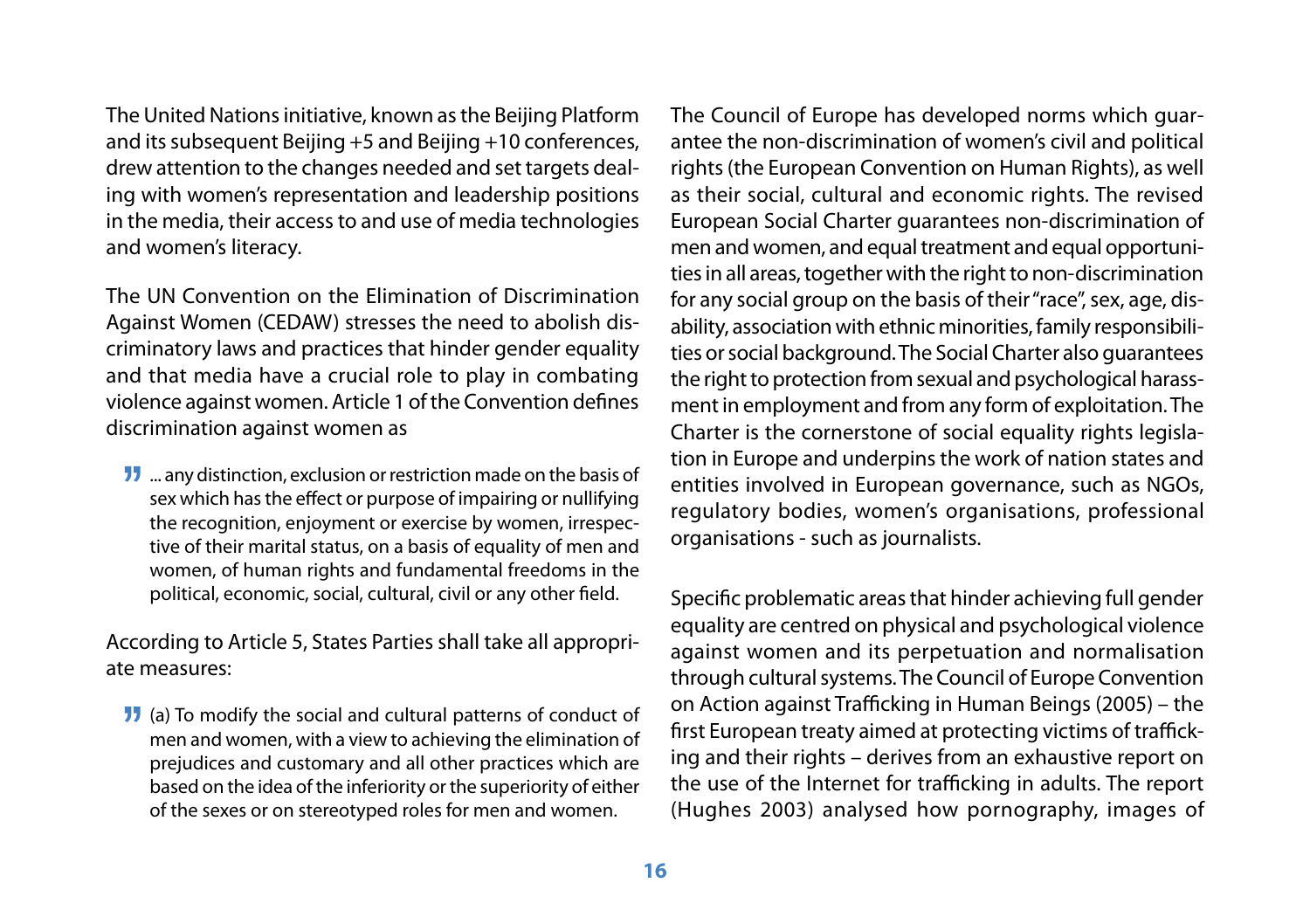sexually exploited adults circulating online without their consent and online communication forums were used to exchange information about prostitution and buying people.

In 2007, a second report, "The misuse of Internet for the recruitment of victims of trafficking in human beings" followed the Convention, and detailed the strategies used for trafficking recruitment through new technologies.

In 2011, with the opening for signature of its Convention on preventing and combating violence against women and domestic violence (Istanbul Convention), the Council of Europe provided a comprehensive policy package for member states. Article 17 refers to the importance of the participation of the private sector, the media and communication technologies in the elaboration and implementation of policies. Moreover, citizens' literacy, educational guidance and change in the media are central to addressing degrading content and sexualised violence.

*Terminology in reporting crime against women and children is an area where change is occurring.* 

*It is particularly important not to mix up what is legal with what is not and give a stamp of respectability:* 

- f *Not "images of child pornography" but "images of child abuse";*
- **•** Not "elopement with a teacher" but "abduction";
- f *Not "child prostitution / child prostitute" but "child abuse and abused child".*

*The media plays an important role in reflecting attitudes in society. Those who work in the media should be conscious of this.*

John Battle, Head of Compliance, ITN, United Kingdom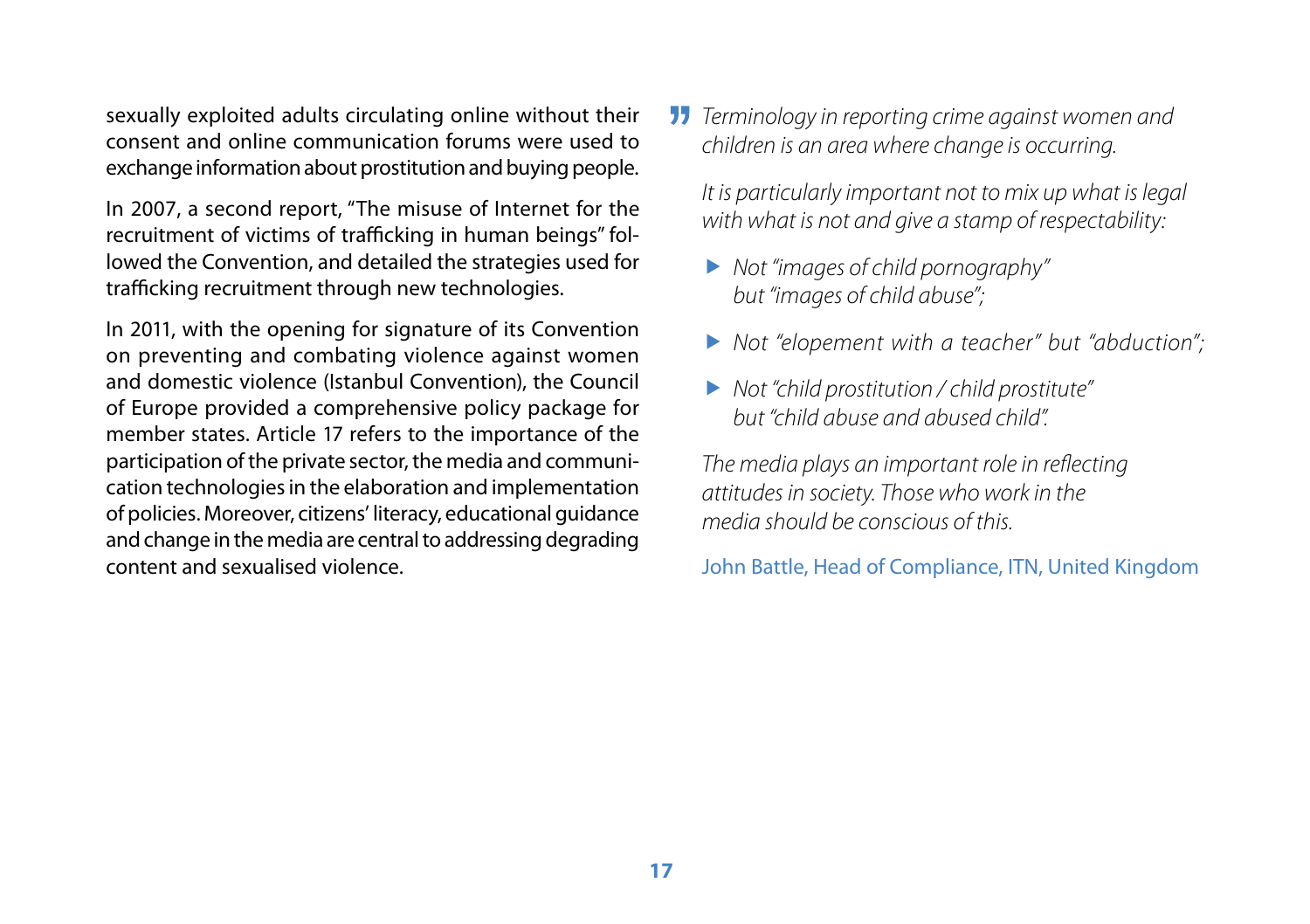Alarmed by the persistence of violent content and stereotypes against women in the media and the rapidly changing media technology landscape, the Council of Europe adopted Recommendation CM/Rec(2013)1 on gender equality and media. The Recommendation provides an update of related Committee of Ministers recommendations, of Parliamentary Assembly resolutions, and a new policy direction that will address inequality and violence against women within New Media environments:

- **11** 4. Media organisations should be encouraged to adopt selfregulatory measures, internal codes of conduct/ethics and internal supervision, and develop standards in media coverage that promotes gender equality, in order to promote a consistent internal policy and working conditions aimed at:
	- equal access to, and representation in, media work for women and men, including in the areas where women are underrepresented;
	- a balanced participation of women and men in management posts, in bodies with an advisory, regulatory or internal supervisory role, and generally in the decision-making process;
	- a non-stereotyped image, role and visibility of women and men, avoidance of sexist advertising, language and content which could lead to discrimination on grounds of sex, incitement to hatred and gender-based violence.

*Terminology is also an area where real care is needed on use of broad terms like "mums say" rather than "parents say" or referring to the individual. The word can again homogenise and wrongly assume the individual is speaking for all and assuming all have the same views.*

#### John Battle, Head of Compliance, ITN, United Kingdom

Importantly, the Recommendation also recognises and calls for gender sensitive media literacy and citizenship education as integral areas in fighting discrimination against women in the production of media and cultural contents.

The Council of Europe Gender Equality Strategy 2014-2017 identifies combating gender stereotypes and sexism as a strategic objective and puts forward concrete measures and action to promote gender equality awareness, combat sexism as a form of hate speech, and promote a positive and non-stereotyped image of women and men in the media, among others.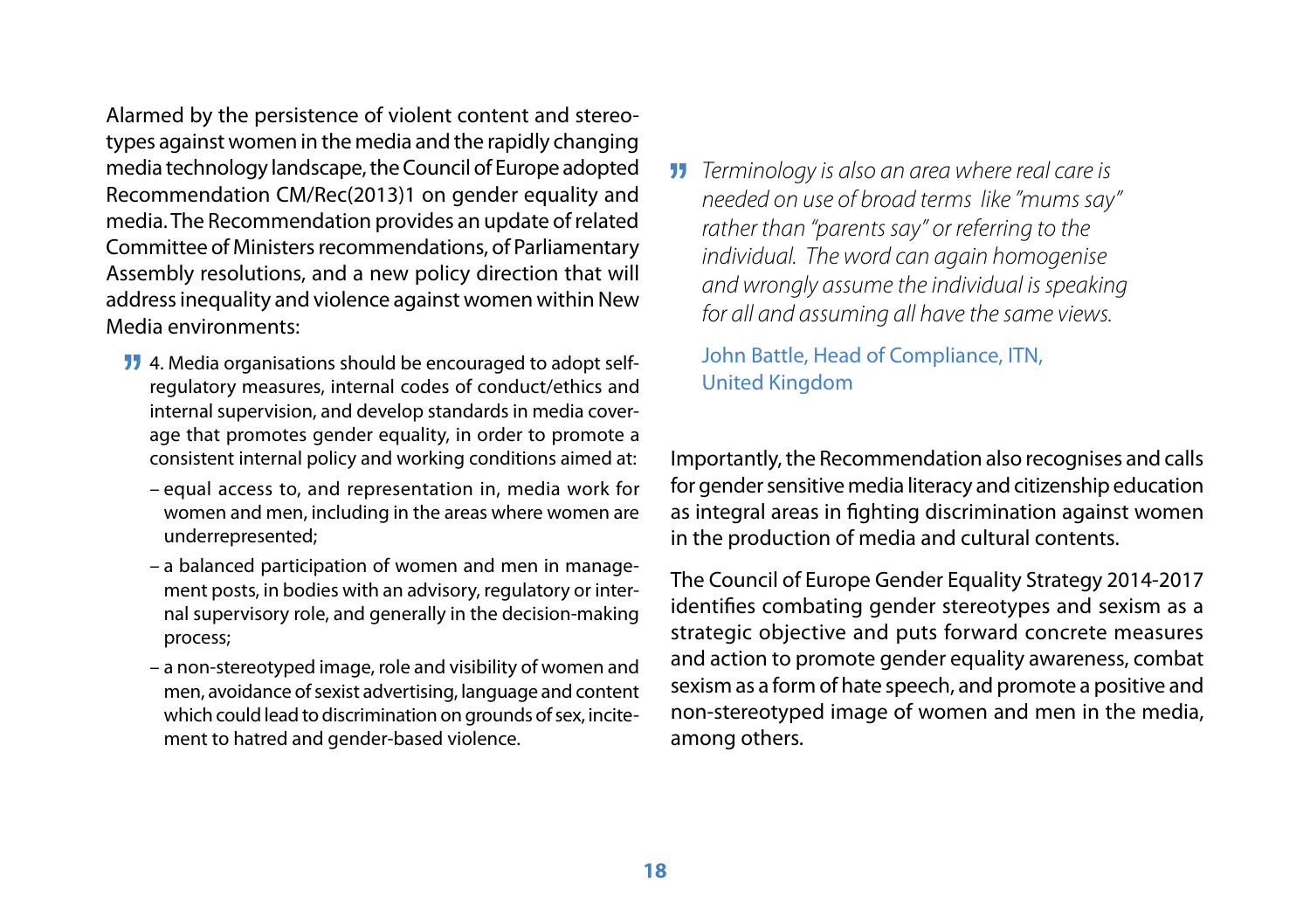At the European Union level, the European Commission developed the Strategy for Equality between Women and Men 2010-2015. The strategy aims to tackle persistent inequalities in the proportion of women in decision-making positions in employment; to pursue dignity, integrity, and end gender-based violence; promote equal pay; and promote gender equality beyond the EU. The strategy is an inherent part of the provisions laid down in the 1997 Amsterdam Treaty, whereby the principle of gender mainstreaming, meaning the systematic consideration of gender in policy design, evaluation of its implementation and possible impact, must accompany every area of EU activity.

In 2013, the European Institute for Gender Equality designed the "European Gender Equality Index" for the European Union, deriving from this strategy the first such comparative instrument in Europe which can monitor and measure progress in gender equality in the EU's major related policy areas of health, education, employment and governance. The findings show an average of 54% achieved gender equality across member states. The differences among countries are significant. The domains where gender inequality is the most glaring are those of power, such as decision making. There are also glaring inequalities in the time spent on performing unpaid care labour. These markers indicate the persistence of norms and attitudes about gender roles and the need for further policy action.

These are agreements and international instruments to which member states have committed themselves to combat violence against women and safeguard human rights.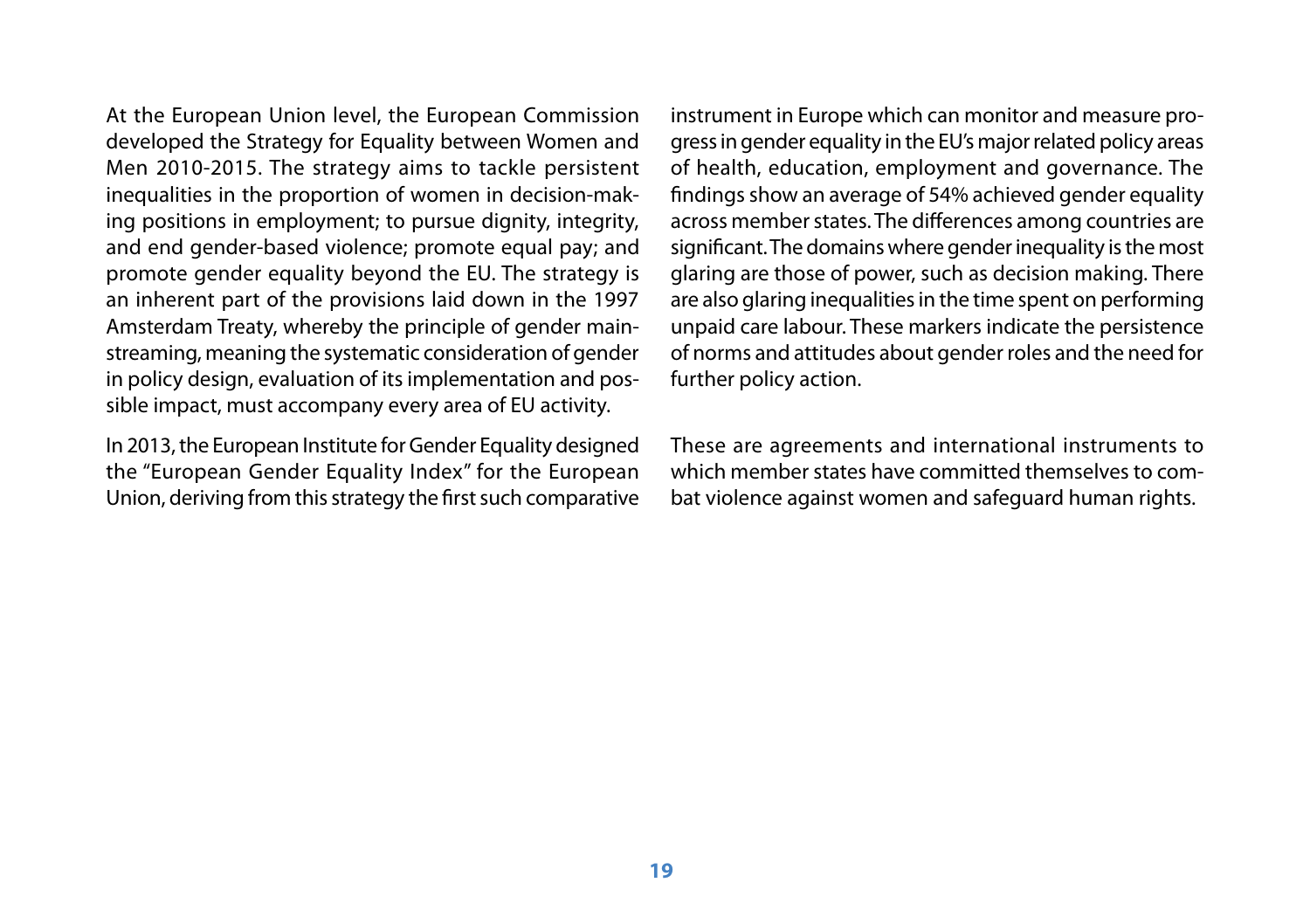# **Recommendations**

**B**ased on international legal frameworks and taking into account evidence on the current status of women in media and communications and its relation to women's rights, the conference concluded with the following recommendations.

### To states and public authorities

#### ■**Media content, stereotypes, sexism**

- Provide clear policy frameworks and legal remedial avenues for women to use in cases of sexist and harmful content. User-friendly systems of complaint and redress should be in place that will enable citizens to stand up against sexist media content by filing a complaint.
- $\triangleright$  Strengthen and establish independent media regulatory bodies, which should represent a wide range of public interests, and in particular ensure that women are meaningfully involved.
- **F** Promote and safeguard media pluralism. Pluralistic media are important for democracy and gender-balanced content.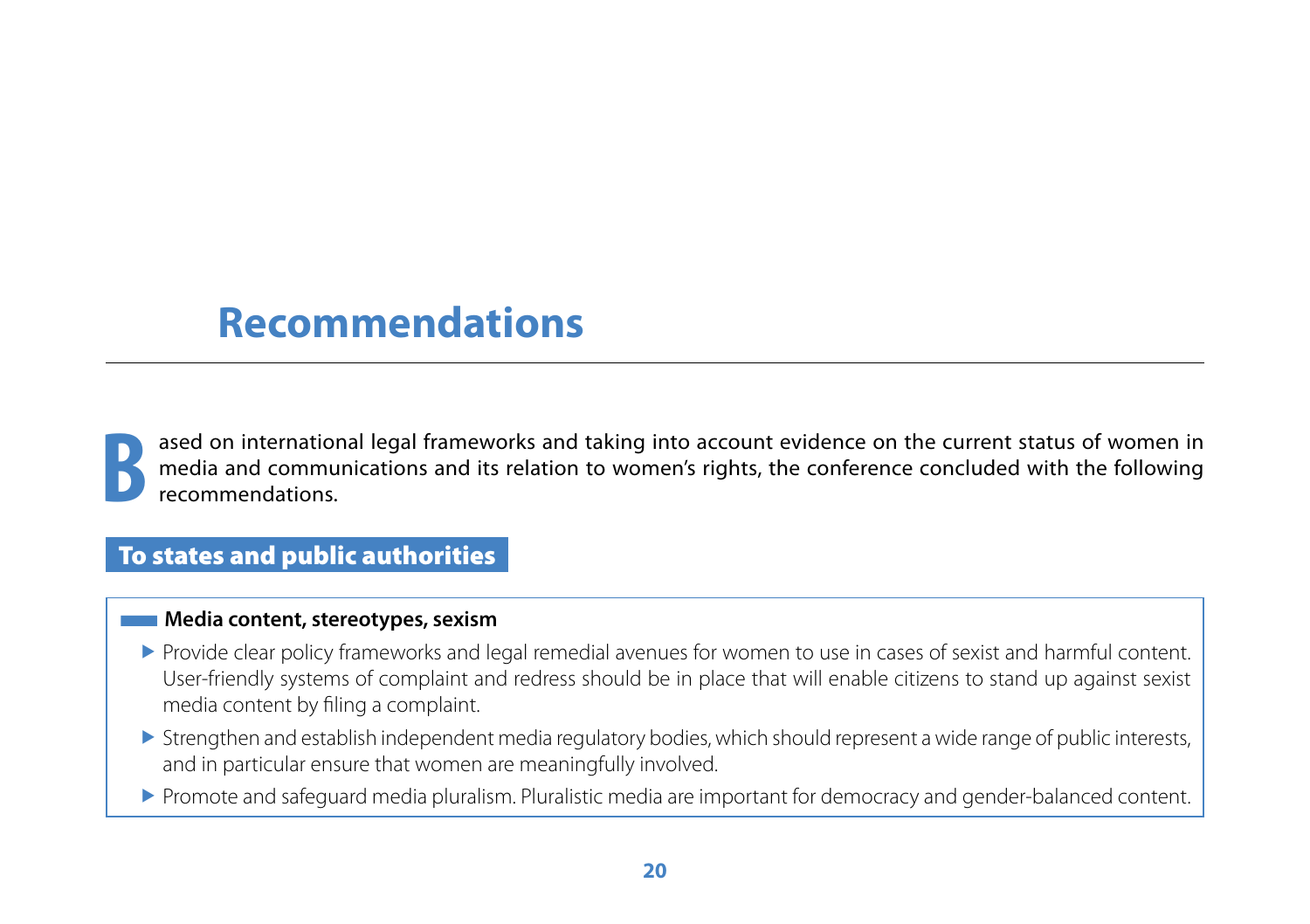#### ■**Education, skills, literacy**

- $\blacktriangleright$  Include compulsory media and gender literacy education in all school grades.
- $\blacktriangleright$  Ensure that a robust system of education on social rights and ways to claim and defend these rights is communicated to young people as part of their citizenship education.
- $\blacktriangleright$  Raise awareness among children and young people early on about the restrictive nature of stereotypes, stereotypical and biased content, and sexist behaviour, including the level of injustice which affects groups and which society endures as a result.
- **F** Provide young people and children with the tools and knowledge to resist and counteract stereotypical and biased content and practices. Good academic and practical knowledge of press complaint systems, for example, should be part of their education.

### To media organisations

#### $\blacksquare$  Media content and freedom of expression

- $\triangleright$  Combat the proliferation of stereotyping through careful reporting, appropriate programming in general and everyday practice in the daily business of media organisations.
- $\blacktriangleright$  Provide guidance in the use of appropriate terminology in describing and reporting violations of the law and human rights, such as child abuse, rape, sexual harassment and other forms of violence.
- $\blacktriangleright$  Avoid beautifying, glamorising, obscuring and relativising terms to describe such abuses. This goes hand in hand with a conscious and systematic effort to strengthen "good", that is, appropriate language, which should be is as accurate and sensitive to gender-specific violence as possible.
- $\blacktriangleright$  Establish a unified code of terms for journalists and media across Europe to support this effort, and which journalists' unions, together with media organisations, can strengthen.
- $\blacktriangleright$  Ensure that a balanced group of media workers provide coverage of diverse topics, witnesses, experts, thereby producing better gender representation.
- $\blacktriangleright$  Proactively address the effects of stereotyping by educating and raising awareness in society by covering issues such as gendered violence against women.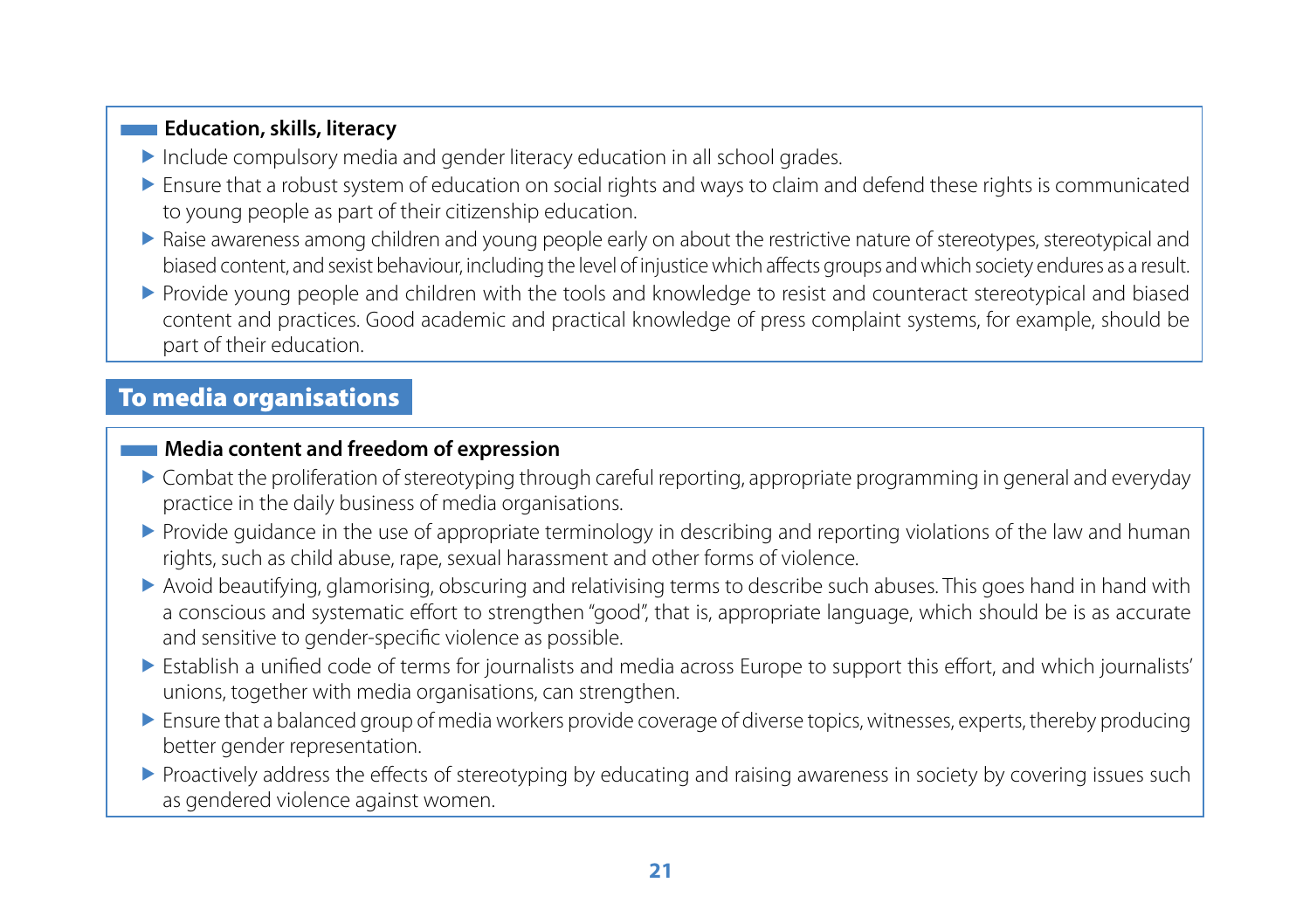#### ■**Policy and decision-making mechanisms**

- f Strengthen self-regulatory mechanisms and codes of conduct to condemn and combat sexist imagery, language and practices by setting clear standards and consequences for the industry, and provide progress monitoring.
- **Figure that internal codes of ethics and conduct, including procedures for complaint, are widely known to the public** and easy to access. A practical way to disseminate this information would be to include guidance about such procedures on the websites of all major media in Europe, in addition to their self-regulatory bodies.

#### ■**Employment of women in the media**

- $\triangleright$  Support the return to work of women professionals after parental leave, and encourage work practices that correspond to people's natural life cycles, such as caring for young children.
- $\blacktriangleright$  Provide training with adequate remuneration and social benefits, and provide other forms of support through mentoring systems. Childcare support can alleviate significantly the burden placed on individuals and help them overcome structural hurdles and progress in their careers.
- $\blacktriangleright$  Provide resources and programmes for the strengthening of women's media literacy in designing, accessing and managing information and content in media technologies.
- $\blacktriangleright$  Encourage studies of the managerial and decision-making aspects of media organisations to become an integral part of higher education curricula and journalism training programmes.
- $\blacktriangleright$  Protect journalists from job precariousness and instability and create safe working environments for women.
- $\blacktriangleright$  The policy of quotas for women in the media remains for some a controversial issue. This is not because opinions are not united in the urgent need to raise the proportion of women in media and content, but because there is disagreement as to whether such measures would be effective and appropriate. The debate oscillates between a focus on women as individuals and women as a social group. Women as a social group can benefit from quotas. Disagreement focuses largely on women as individuals.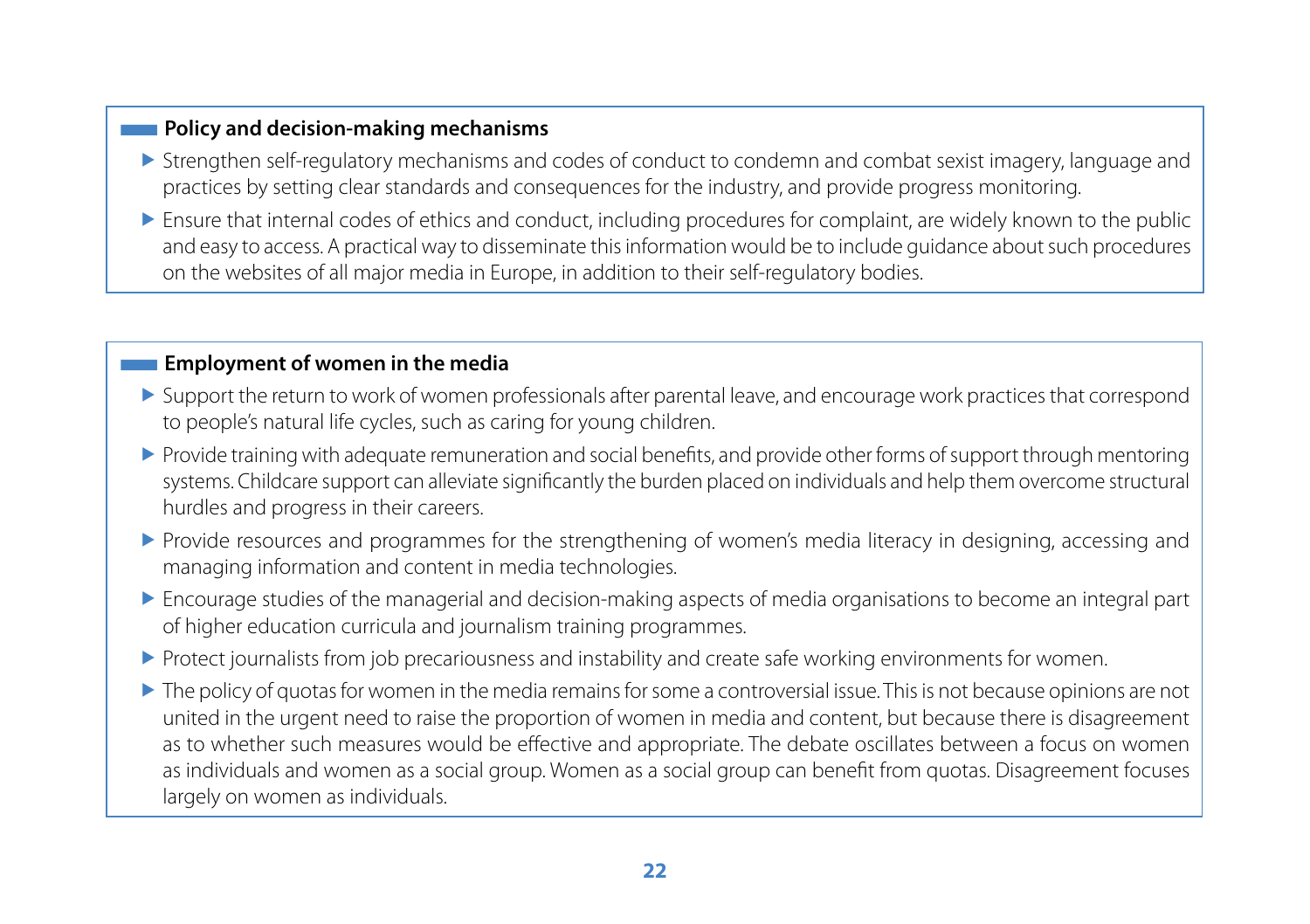#### Conference discussions highlighted two interconnecting elements:

- $\blacktriangleright$  as a strategy and a goal, quotas can motivate political action, and
- $\triangleright$  as historical experience has demonstrated, without quotas, vulnerable, yet crucial content would not have been protected, such as children's programmes or European content in audio-visual material. From this point of view, quotas are a course of action that enables various professional organisations to apply pressure for corrective action in the media.

### To international organisations

#### **International organisations should encourage their member states to:**

- f comply with international standards, provide resources to combat sexism in culture, monitor progress and provide corrective measures in a timely fashion.
- $\blacktriangleright$  ensure that Internet users are given more control over their privacy and representation, and should have the option to retract content they produced in social media.
- $\blacktriangleright$  promote women in science and technology, so that gender sensitive applications and considerations can be embedded within the "code" of the Internet and within the technological design of the tools of communication.
- $\blacktriangleright$  hold the media accountable in their role to address gender imbalances. This is a useful practice that civil society and professional organisations can further pursue. This could take the form of regular monitoring and submitting requests for information. Transparency in everyday business and management of major corporations is important for the successful application of corporate responsibility.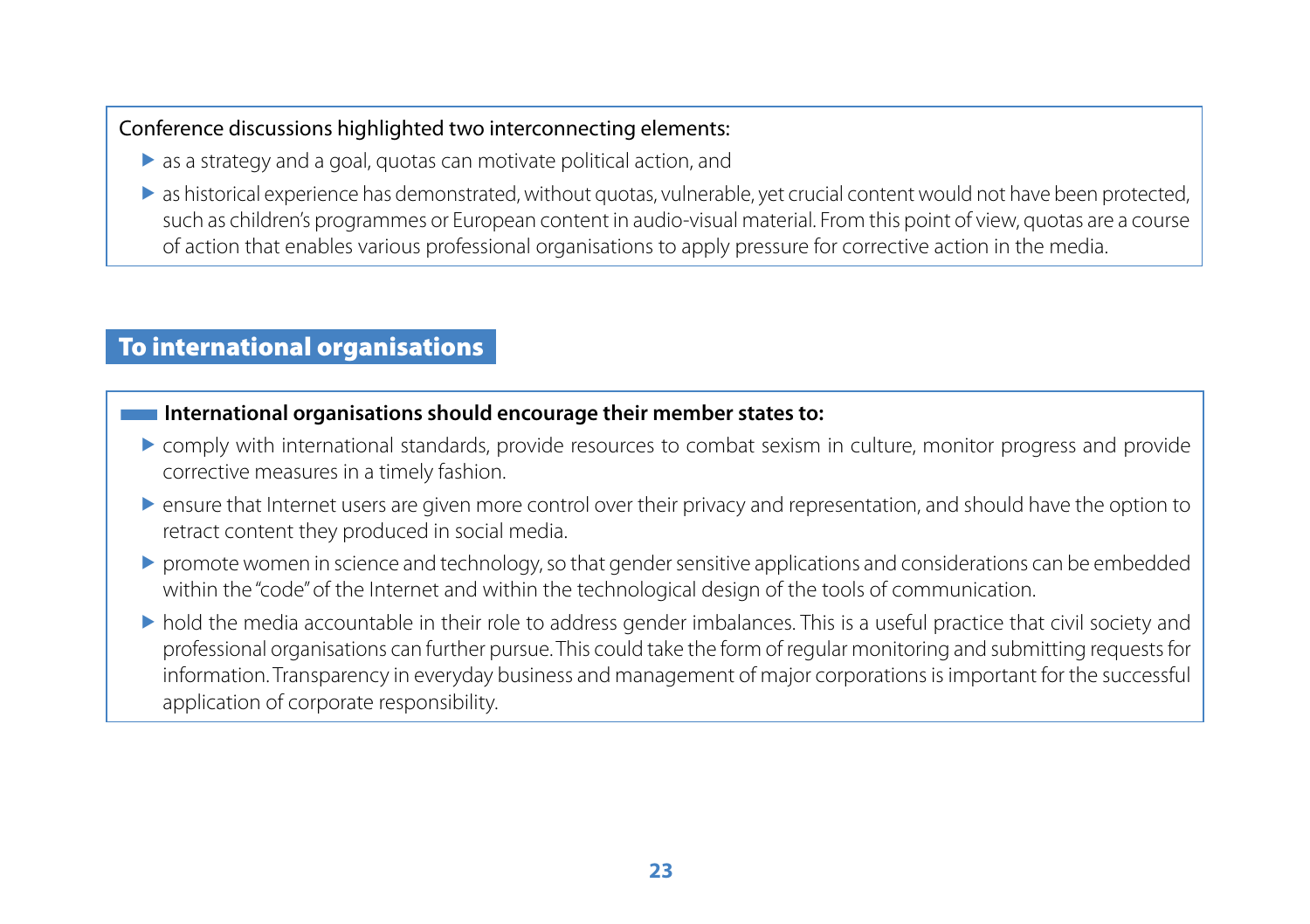### To states, public authorities and media organisations

 $\triangleright$  Commit to long-term collaborative training in gender awareness.

**F** Publicly recognise and give credit to organisations for excellence and leadership in promoting balanced gender representation. Women's leadership in the media will help support and reinforce good practice.

*There are no "one-size-fits-all" solutions that could be used for drawing up recommendations in order to improve the situation in the member states of the Council of Europe. It is true for both the existing legislation in the countries and the state of women representation in the decision-making in the media. In this sense, we have to be cautious not to step onto the path of overregulation.*

*It would be advisable for the media organisations in respective countries to look into the issue vis-a-vis its own code of ethics and/or conduct and suggest avenues for its improvement. Sharing of best practices among the member states of the Council of Europe could serve as the basis for any guidelines that might be put forward to tackle the issue.*

H.E. Dziunik Aghjanian, Ambassador of Armenia to the Netherlands, Representing the Chairmanship of the Committee of Ministers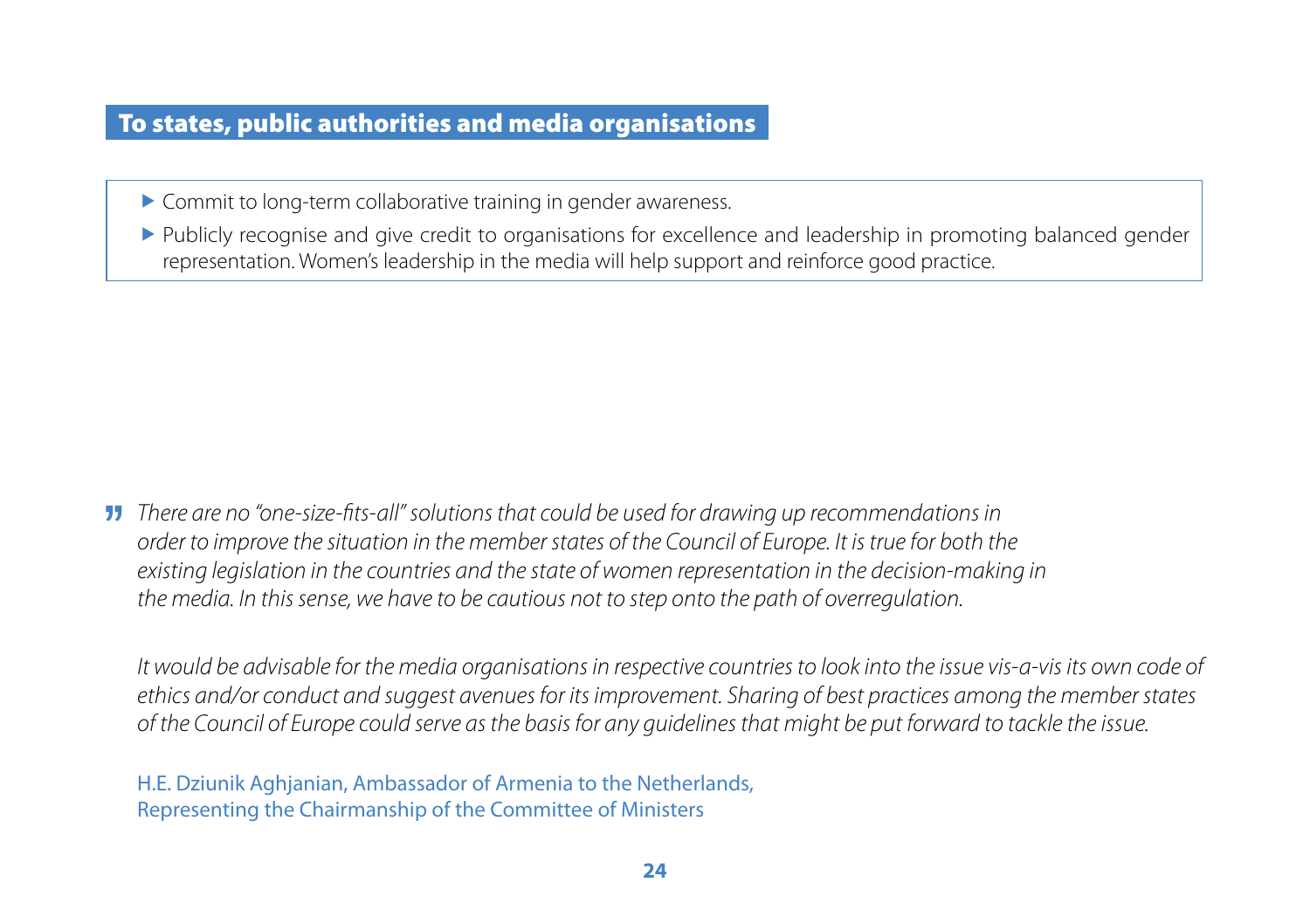# **Bibliography**

American Psychological Association. (2007). *Report of the APA task force on the sexualization of girls*. URL: http://www.apa.org/pi/wpo/sexualization.html (last accessed 5 Oct. 2013).

Association of Progressive Communication. (2003). APC Womens' Programme critiques the draft declaration and action plan prepared for the UN World Summit on the Information Society (March 21, 2003).

URL: <http://www.apc.org/english/news/index.shtml?x=12233>(last accessed 5 Oct. 2013)

Boyle, K. (2008, March). Courting consumers and legitimating exploitation: The representation of commercial sex in television documentaries. *Feminist Media Studies, 8* (1), 35-50.

Cabrera-Balleza, M. (2008). Community radio as an instrument in promoting women's participation in governance. In Solervicens, M. (ed). *Women's empowerment and good governance through community radio: Best experiences for an action research process* (pp. 13-16). Montreal: AMARC International Secretariat.

Chakravartty, P. and Sarikakis, K. (2006). *Media policy and globalization*. Edinburgh: Edinburgh University Press/Palgrave.

Council of Europe (2013). Committee of Ministers Recommendation CM/Rec(2013)1 on gender equality and media URL: www.coe.int (go to: Committee of Ministers, adopted texts, all recommendations) (last accessed 5 Oct. 2013)

Croteau, D. and Hoynes, W. (2000) *Media/society : industries, images, and audiences* Thousand Oaks, Calif. ; London : Pine Forge Press.

Dines, G., and Jensen, R. (1998). The content of mass marketed pornography. In Dines, G., Jensen, R. and Russo, A. (eds). *Pornography: The production and consumption of inequality,.* London: Routledge.

European Federation of Journalists. (2004). *Foreign ownership in Central and Eastern European Media: Ownership, policy issues and strategies.* URL: http://www.ifj.org/assets/docs/012/001/d42e40c-310fe01.pdf (last accessed 5 Oct. 2013)

European Institute for Gender Equality (2013) *[Advancing gender equality in decision-making in media organisations](http://eige.europa.eu/content/document/advancing-gender-equality-in-decision-making-in-media-organisations-report)* http://eige.europa.eu/content/ publications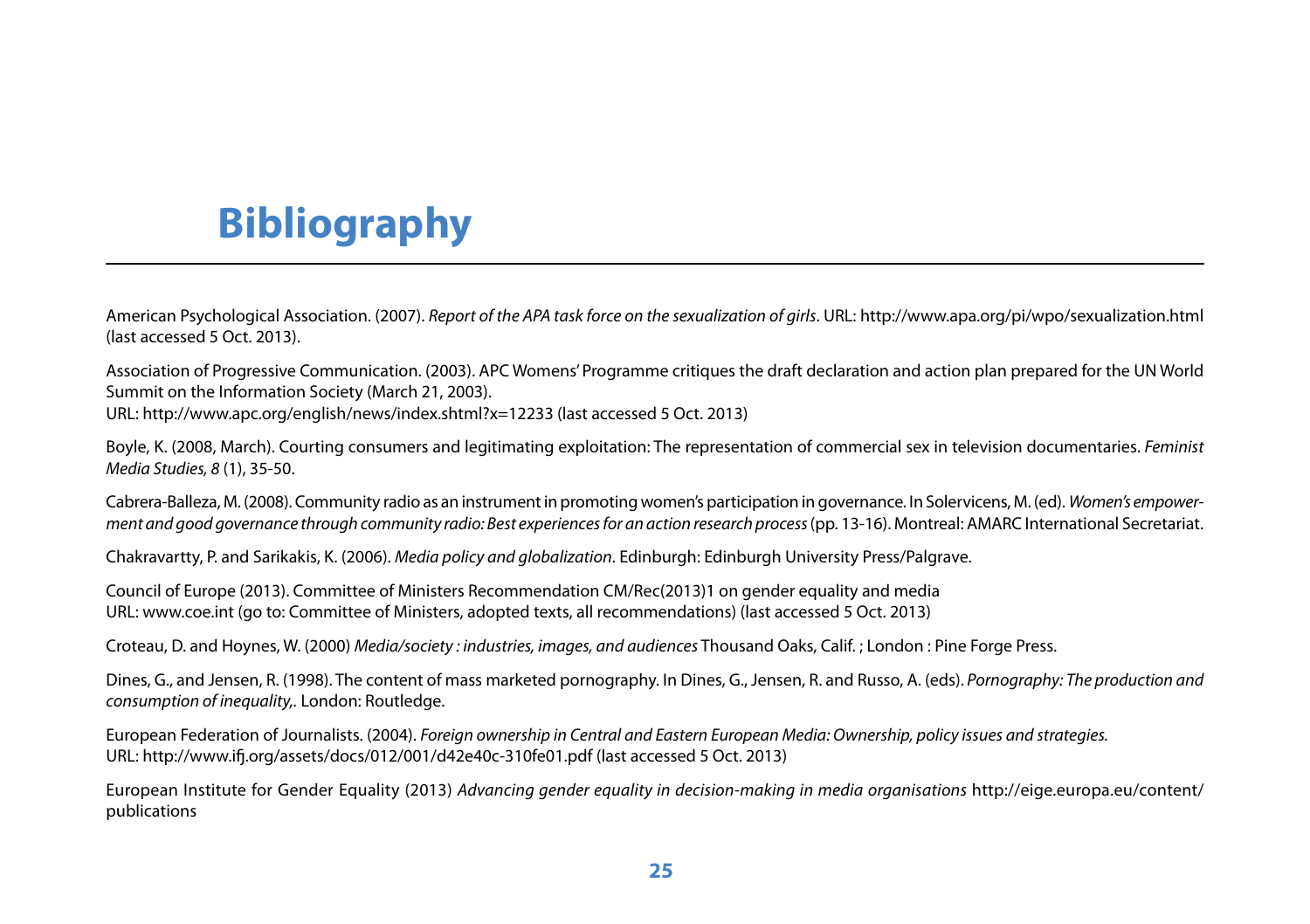European Women's Lobby. (2012). *The price of austerity – the impact on women's rights and gender equality in Europe*.

Gallagher, M. (1995). *An Unfinished Story: Gender Patterns in Media Employment*. Paris: UNESCO

Gallagher, M. (2005) *Who Makes the News? Global Media Monitoring Project 2005*, World Association for Christian Communication, London and Media Monitoring Project, South Africa

Hughes, D. (2003) "Prostitution Online," *Journal of Trauma Practice,* Vol. 2, No. 3/4, pp.115-132

Huyer, S. and Hafkin, N. (2007). *Engendering the knowledge society: Measuring women's participation.* Montreal: Orbicom.

Kearney, M. C. (2006). *Girls make media*. NY: Routledge.

Kee, Jac Sm (2005). Probing the texture of silence in communications and media at B +10. GenderIT.org. URL: <http://www.genderit.org/en/index.shtml?w=a&x=91500>(last accessed 6 Oct. 2013)

Lauzen, M. (2007). *The celluloid ceiling: Behind-the-scenes employment of women in the top 250 films of 2007*. Center for the Study of Women in Television & Film, San Diego State University. URL: http://womenintvfilm.sdsu.edu/research.html (last accessed 4 Oct. 2013)

Leifholdt, D. (1999). The position paper of the Coalition Against Trafficking in Women. In NGO Consultation with UN/IGOs on Trafficking in Persons, Prostitution and the Global Sex Industry, Trafficking and the Global Sex Industry: Need for Human Rights Framework, June 21-22.

Lenhart, A. and Madden, M. (2007). *Social networking websites and teens: An overview.* Pew Internet and American Life Project. URL: http://www.pewinternet.org/PPF/r/198/report\_display.asp (last accessed 5 Oct. 2013)

Levy, A. (2005). *Female chauvinist pigs: Women and the rise of raunch culture*. New York: The Free Press.

Lotz, A. (2006). *Redesigning women: Television after the network era.* Champaign, IL: The University of Illinois Press.

Macdonald M. (1995). *Representing women: Myths of femininity in the popular media.* London: Arnold.

MacKinnon, C. (2005, May 20). X Underrated. *The Times Higher Education Supplement* No.1692, 18.

Macrae, H. (2003). Morality, censorship and discrimination: Reframing the pornography debate in Germany and Europe. *Social Politics, 10*, No. 3.

Manji, F. (2008) 'Mobile activism, mobile hype', *Gender and Media Diversity Journal*, no. 4, January, pp. 125–32.

Molefe, R. (2008). South Africa: Measures for ensuring women's participation and challenges that hamper the rapid empowerment of women. In Solervicens, M., (ed). *Women's empowerment and good governance through community radio: Best experiences for an action research process (pp.* pp. 47-50). Montreal: AMARC International Secretariat.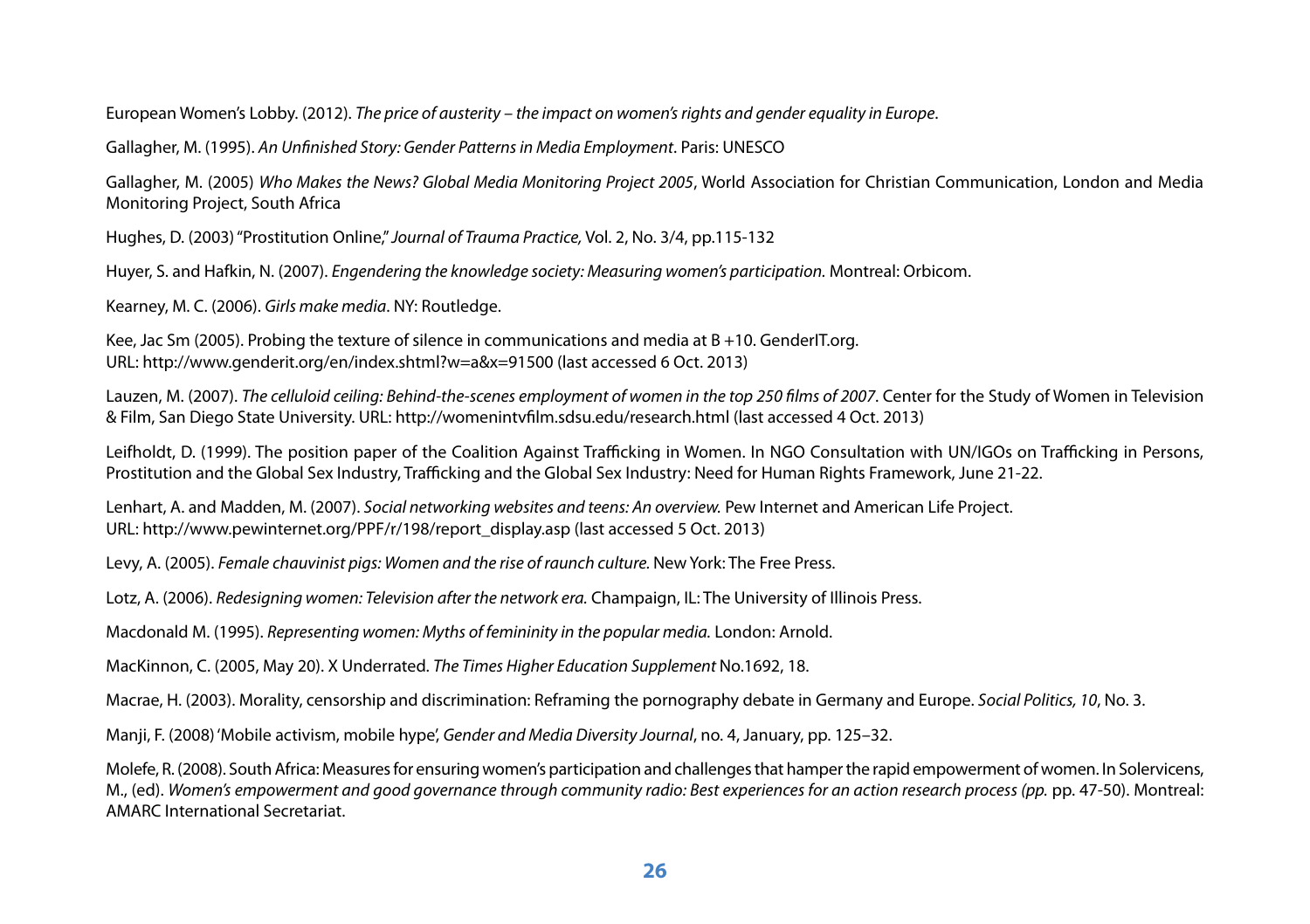Mosco, V. and McKercher. C. (2008). *The laboring of communication: Will knowledge workers of the world unite?* Lanham MD: Lexington Books.

Mosco, V., McKercher, C., and Stevens. A. (2008). Convergences: Elements of a feminist political economy of labor and communication. In K. Sarikakis and L. R. Shade (eds). *Feminist interventions in international communication: Minding the gap* (pp 207-223). Lanham. MD: Rowman & Littlefield.

Negi, R. (2006). Community radio and emerging information networks. *International Journal of Education and Development Using Information and Communication Technologies, 2*(2), 6-68.

NGO Consultation with UN/IGOs on Trafficking in Persons, Prostitution and the Global Sex Industry. (1999). Trafficking and the global sex industry: Need for human rights framework.June 21-22.

Pew Internet & American Life Project. URL: http://www.pewinternet.org/PPF/r/198/report\_display.asp (last accessed 6 Oct. 2013)

Queen Latifah. (2000). *Ladies first: Revelations of a strong woman*. NY: Harper Paperbacks.

Rush R., Oukrup C. E. and Creedon. P. (eds). (2004). *Seeking equity for women in journalism and mass communication.* Mahwah: NJ Lawrence Erlbaum Associates.

Russell, D. E. H., (ed). (1993). *Making violence sexy: Feminist views on pornography.* Buckingham: Open University Press.

Sarikakis, K. and Nguyen, E. T. (2009). The trouble with gender: Media policy and gender mainstreaming in the European Union. *European Integration, 31* (2), 203–219.

Sarikakis, K. and Shade, L., R. (2010). [Global Media and Women.](http://homepage.univie.ac.at/katharine.sarikakis/wp-content/uploads/2011/09/women-worldwide.pdf) In J. Lee & S. Shaw*. Women Worldwide: Trasnational Perspectives on Women*. New York: McGraw-Hill.

Sarikakis, K. and Shauket, Z. (2008). The global structures and cultures of pornography: The global brothel. In K. Sarikakis and L. R. Shade (eds). *Feminist interventions in international communication: Minding the gap* (pp 106-126). Lanham. MD: Rowman & Littlefield.

Sassen, S. (1998). *Globalization and its discontents: Essays on the new mobility of people.* New York: The New Press.

Sciadas, G. (ed.) (2005). *From the digital divide to digital opportunities: Measuring infostates for development*. Montreal: Orbicom. URL: http://www.itu.int/ITU-D/ict/publications/dd/summary.html (last accessed 6 Oct. 2013)

Somolu, O. (2007, November). "Telling our own stories": African women blogging for social change. *Gender & Development, 15*(3), 477-489.

Sreberny, A. (2005). Gender, empowerment, and communication: Looking backwards and forwards. *International Social Science Journal, 57* (Issue 184), 285-296.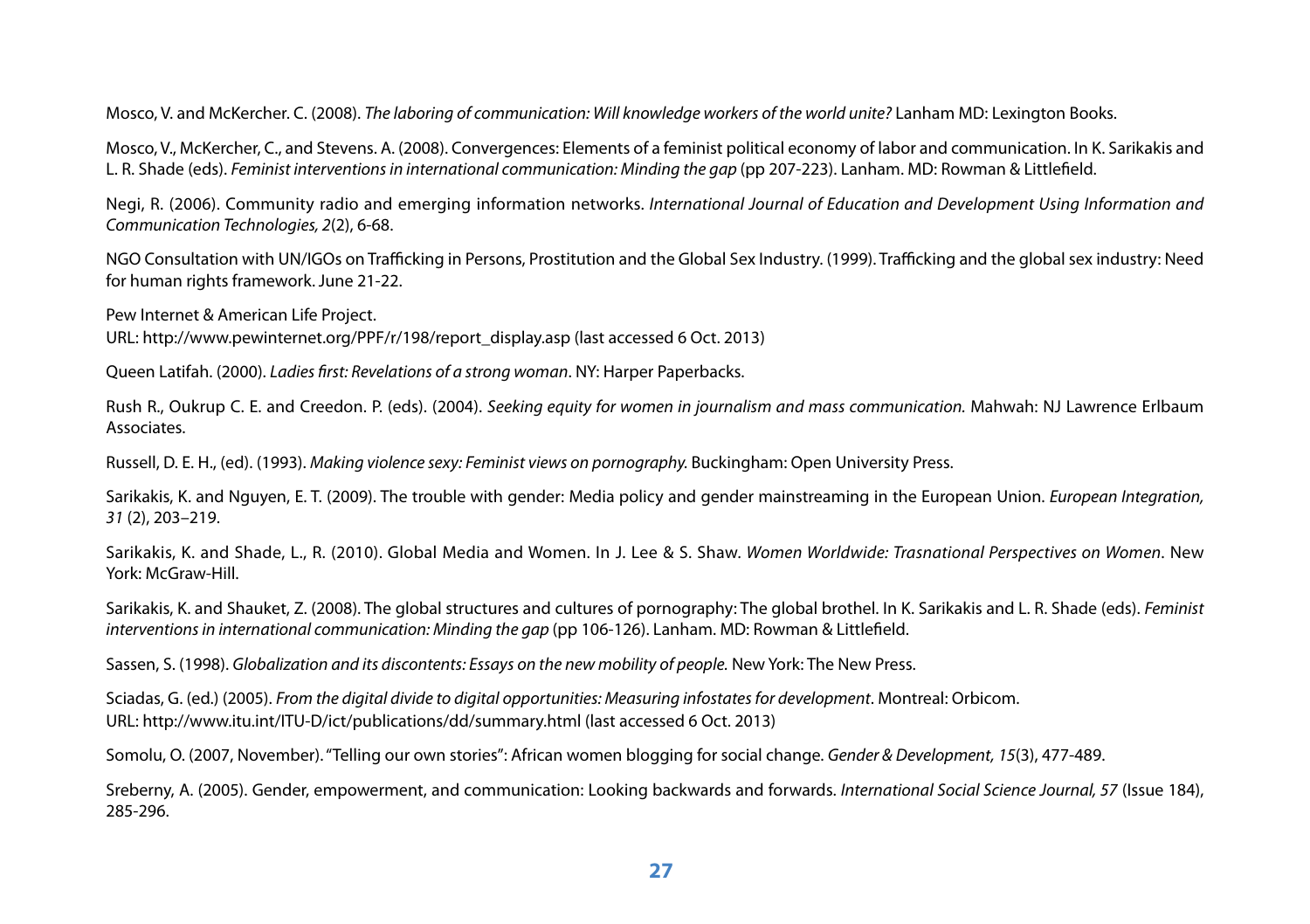Stein, J. (2008, February 14). Women in focus as Asian cable booms. Reuters. URL: http://www.reuters.com/article/industryNews/idUSN1450056420080215 (last accessed 7 Oct 2013)

Sweeny, K. (2008). *Maiden USA: Girl icons come of age*. NY: Peter Lang Publishing. URL: http://www.video-text.com/ (last accessed 7 Oct 2013)

Thompson, M. E., Suírez Toro, M., and Anfossi Gómez, K. (2007, November). Feminist media coverage of women in war: 'You are our eyes and ears to the world'. *Gender & Development, 15*(3), 435-450.

Thompson, M. E., Suírez Toro, M., and Anfossi Gómez, K. (2005). Women's alternative Internet radio and feminist interactive communications: Internet audience perceptions of Feminist International Radio Endeavour (FIRE). *Feminist Media Studies, 5*(2), 215-236.

Toro, M. S. (2005). Where is women's 'J' Spot? *Radio Internacional Feminista* – *FIRE*. URL: http://www.radiofeminista.net/feb05/notas/jpoint.htm (last accessed 7 Oct 2013)

Tuchman, G. (1978). The symbolic annihilation of women by the mass media. In G. Tuchman, A. K. Daniels, & J. Benet (Eds.), *Hearth and home: Images of women in the mass media*(pp. 3–38). New York: Oxford University Press.

Umali, V. A. (2005). The cyber-trafficking of Filipino girl-children: Weaknesses of Philippine policies. *Asian Women, 20*.

United Nations, Division for the Advancement of Women. (1995). The United Nations Fourth World Conference on Women, *Platform for action*. URL: http://www.un.org/womenwatch/daw/beijing/platform/media.htm (last accessed 7 Oct 2013)

United Nations, Division for the Advancement of Women. (2005). *Review and appraisal of the Beijing Declaration and Platform for action and the outcome of the twenty-Third special session of the General Assembly*, 28 February – 11 March. URL: http://www.un.org/womenwatch/daw/Review (last accessed 7 Oct 2013)

Verclas, K. and Mechael, P. (2008, November). *A mobile voice: The use of mobile phones in citizen media.* MobileActive.org. URL:http://digmediaman.files.wordpress.com/2013/07/verclas-k-a-mobile-voice-mobile-phones-in-citizen-media.pdf

Winship J. (1987). *Inside women's magazines.* London: Pandora.